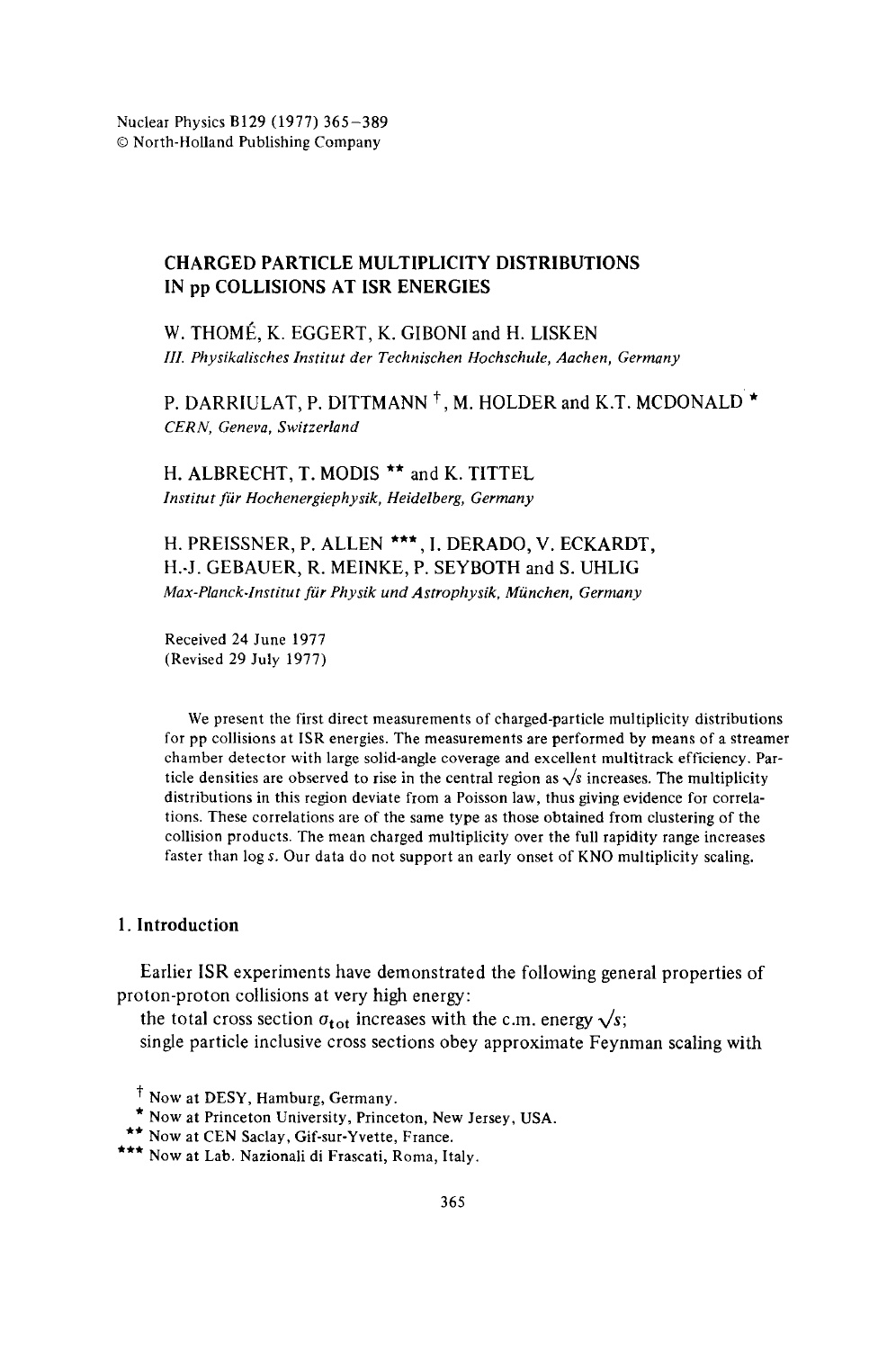limited transverse momenta;

short-range rapidity correlations amenable to a cluster model description are present in the central region;

final states can be qualitatively separated in two classes usually referred to as diffraction and pionization components.

The present work reports on the first direct measurement of the charged-particle multiplicity distribution in the ISR energy range, a quantity which contains implicit information on all above properties of the collision mechanism. Its deviation from a Poisson law reveals correlations, its behaviour at low multiplicities is sensitive to the diffraction component, and its dependence upon  $\sqrt{s}$  contains information on the scaling properties of the collision dynamics.

The measurements were performed with two large streamer chambers [1] surrounding an intersection region of the CERN-ISR. Earlier analyses of the data collected with this detector, in particular concerning angular correlations [2] and total cross sections [3], have been previously published. The large solid-angle coverage of the detector and its excellent multitrack efficiency make it an ideal tool to measure charged-particle multiplicities. The absence of a magnetic field precludes particle identification and momentum measurement but a good rejection of charged secondaries not pointing to the production vertex can be achieved.

In the next sections we describe briefly the streamer chamber detector and trigger system (sect. 2), the scanning and measuring procedures (sect. 3) and the corrections applied to the data, as well as the systematic uncertainties (sect. 4). In sect. 5 we present charged particle densities in pseudo-rapidity space. The last sections are devoted to the study of multiplicity distributions and of their energy dependence, sect. 6 in the central region and sect. 7 over the full rapidity range.

## 2. Streamer **chamber detector and trigger** system

An intersection region of the ISR is surrounded by two double-gap streamer chambers above and below the beam pipes (fig. 1). Apart from the 8 cm gap between the chambers, they cover the full solid angle. Each chamber is 50 cm high, 270 cm long (along the beams), and 125 cm wide (transverse to the beams). The acceptance is limited by the gap between the chambers. Over most of the angular range it remains equal to 95% but falls steeply in the forward direction to zero below 40 mrad. The tracks are photographed through two  $8^\circ$  stereo views recorded on a single 35 mm film.

The apparatus is triggered by a coincidence between large scintillator hodoscopes on each downstream side of the interaction region. This trigger observes a cross section of 33.9 mb (36.4 mb) at  $\sqrt{s}$  = 23.6 GeV (62.8 GeV). Only a small fraction (4% on the average) of events with at least one track in the streamer chamber fiducial volume fails to give a trigger.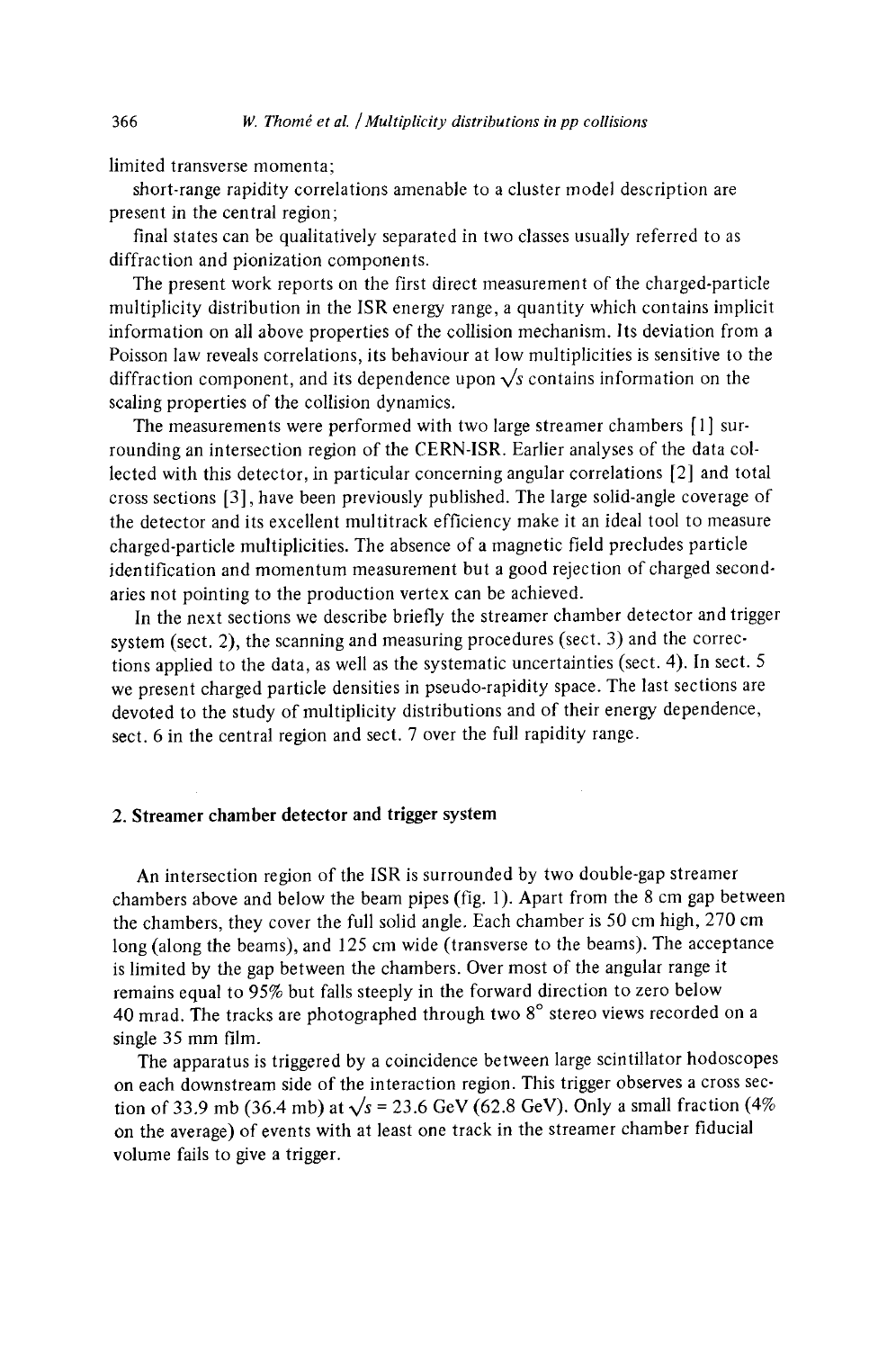

Fig. 1. Schematic layout of the apparatus. Optical system and HV generators have been omitted for clarity.

Detailed descriptions of the trigger efficiency [3] and of the performance of the streamer chambers [1] have been previously published.

#### 3. Data reduction

The film used for this analysis was scanned and measured on image plane digitizers. After rejection of those pictures with a bad high-voltage pulse at the streamer chamber ( $\sim$ 15%) and those pictures where a second event had been detected during the sensitive time of the chamber  $(\sim 3\%)$ , the pictures were scanned, excluding those which could not be measured because of too much background  $(\sim 1\%)$  or because of flares obscuring large parts of the event  $(\sim 1\%)$ . We have checked that this rejection procedure did not bias the sample of retained events.

For all tracks pointing to the interaction region, within a distance corresponding to approximately 17 cm in real space, three points were measured in each view. The tracks were then reconstructed as straight lines in space using both stereo views. The interaction point was found by an iterative least squares fit to all reconstructed tracks: at each iteration the worst tracks were rejected until all remaining tracks fitted to a common vertex within 2 standard deviations. Finally all tracks were refitted using the vertex as an additional point. For the track selection both measurement errors and multiple Coulomb scattering were taken into account. All events were scanned a second time to check the first measurement; partial or complete remeasurements were performed in cases of disagreement. A film containing approximately 500 events has been processed independently in two of the labora-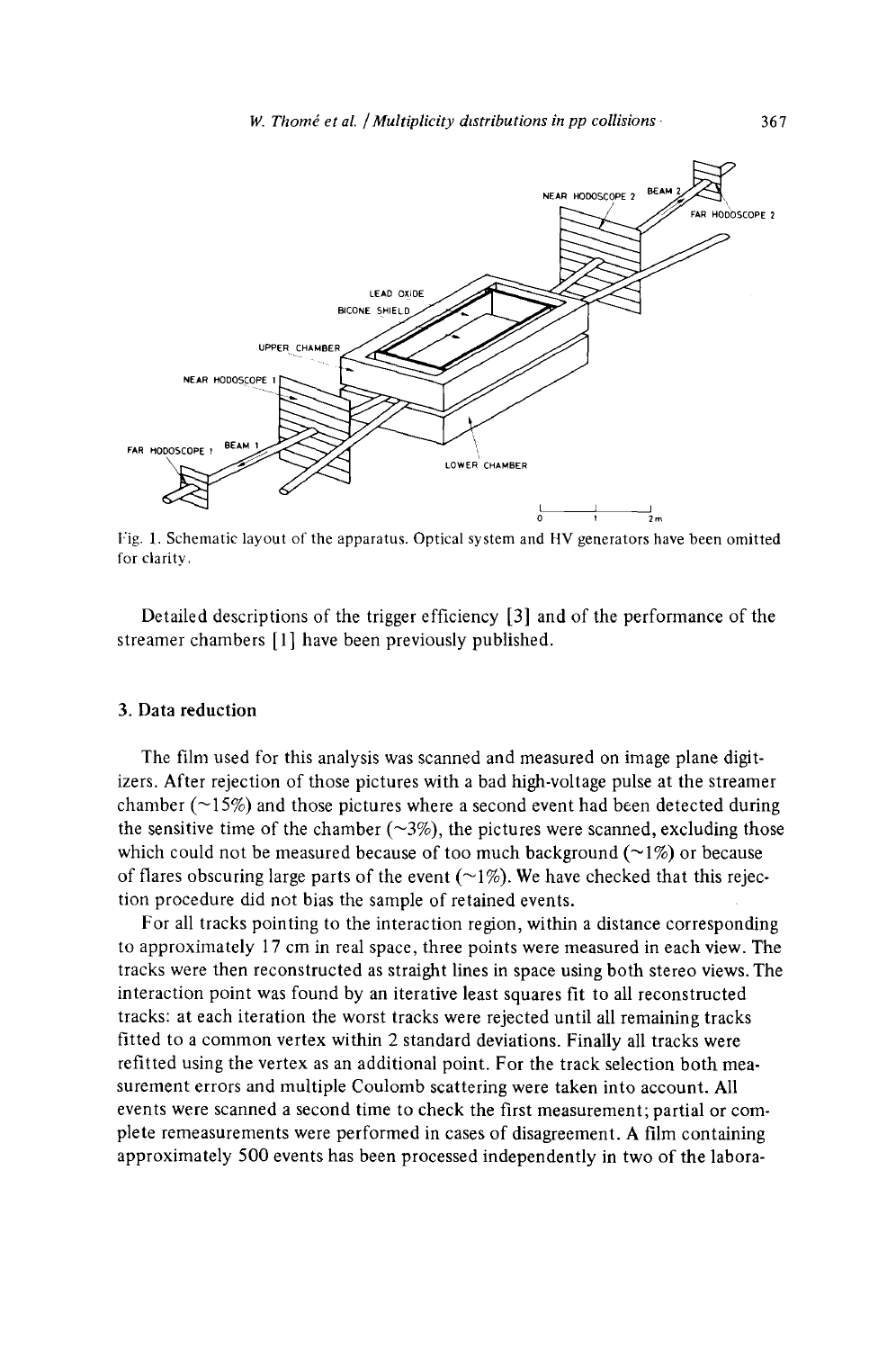tories. The numbers of accepted tracks were found to agree to better than 2%. A total of 26 000 events were retained for further analysis, distributed over the five ISR energies as follows: 5903 at  $\sqrt{s}$  = 23.6 GeV, 3446 at  $\sqrt{s}$  = 30.8 GeV, 2311 at  $\sqrt{s}$  = 45.2 GeV, 7385 at  $\sqrt{s}$  = 53.2 GeV and 5393 at  $\sqrt{s}$  = 62.8 GeV.

The vertex test could not be applied to events with only one observed track: these were however retained in the analysis by assuming a rejection rate equal to that observed in 3- and 4-prong events. The decreased (or missing) vertex constraint for the events with 2 or less tracks was accounted for by increasing the Poisson error on the number of observed 1- and 2-prongs by a factor of 3 and 2 respectively.

Steep tracks are viewed end on by the camera and often cause small flares. From a study of their observed angular distribution we have evaluated specific measurement errors for this class of tracks.

# 4. Corrections and systematic uncertainties

Several effects cause small differences between the true and observed multiplicities. We have specifically considered and accounted for  $\star$ :

- (i) geometrical acceptance;
- (ii) low momentum cut-off;
- (iii) nuclear interactions in the surrounding material;
- (iv) electrons from converted photons or  $\pi^0$  Dalitz decays;
- (v)  $K_s$  and  $\Lambda$  decays;
- (vi) elastic events.

# *4.1. Geometrical acceptance*

The gap between the streamer chambers where no particles can be detected amounts to about 10% of the total solid angle. The resulting geometrical acceptance is shown in fig. 2 as a function of the pseudo-rapidity  $\eta = -\log \tan \frac{1}{2}\theta$  ( $\theta$  is the production angle). It remains above 95% in the central region ( $|\eta|$  < 2) but drops steeply at small angles and vanishes for pseudo-rapidities  $|\eta| > 4$ . Advantage was taken of the azimuthal symmetry of the final state to calculate the probability matrix *Pnm*  for an event with observed multiplicity  $m$  to correspond to a true multiplicity  $n$ . The calculation was performed by applying random azimuthal rotations to observed events and evaluating each time the decrease of the track multiplicity. The advantage of this method is that we do not rely on any model or multiplicity distribution and that correlations between particles are automatically taken into account. However, the method fails at very forward angles ( $|\eta| > 4$ ); for tracks in this region a special treatment has been applied (see sect. 7). At the lowest energy we have also used FNAL bubble chamber events [5], where the directions of all charged particles are

\* For further details see ref.  $[4]$ .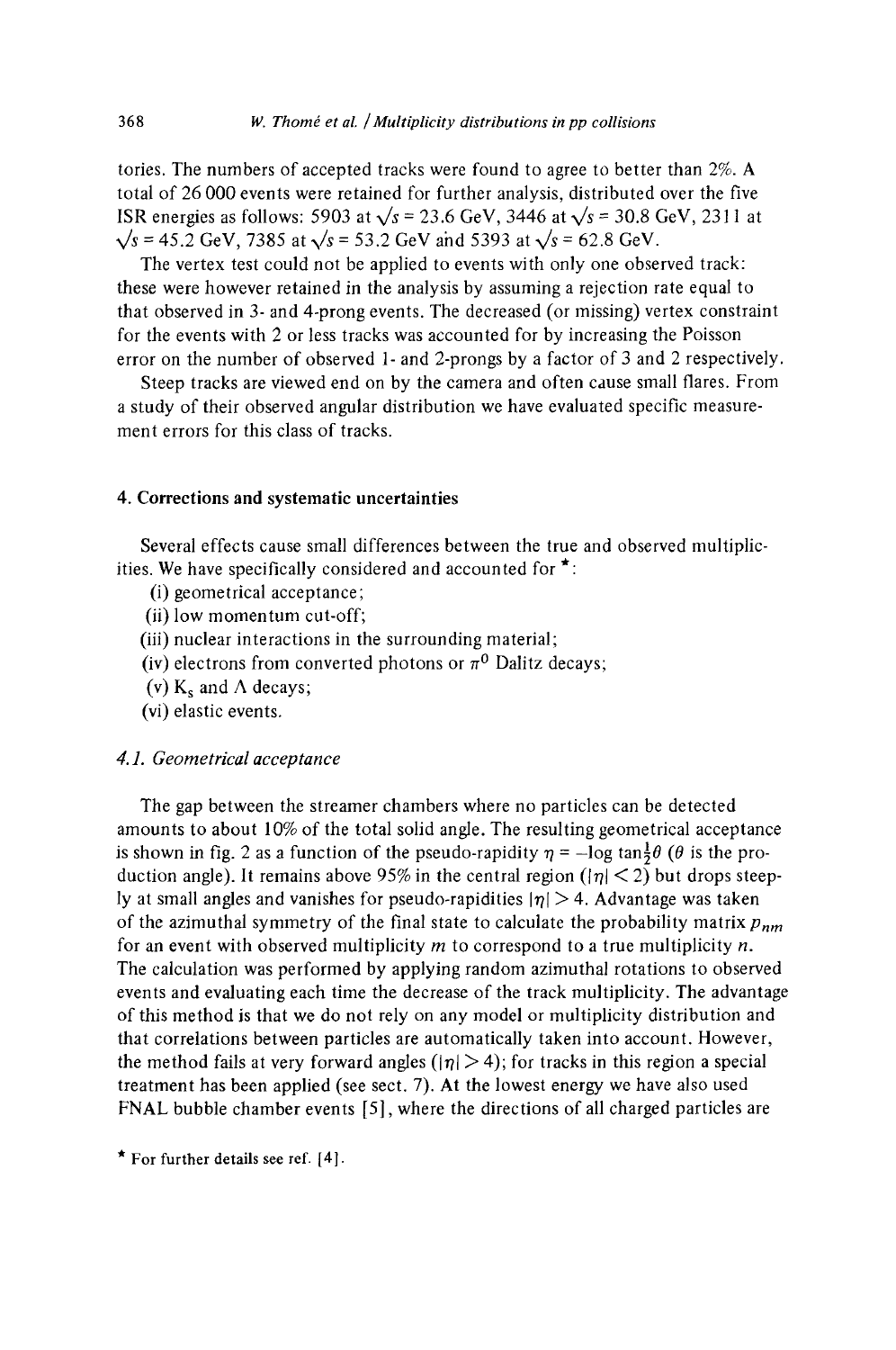

Fig. 2. Geometrical acceptance as a function of c.m. pseudo-rapidity.

known, to obtain an independent evaluation of  $p_{nm}$ . Both results are in very good agreement (fig. 3).

# *4. 2. Low momentum cut-off*

The particles have to traverse the vacuum chamber walls of the ISR and streamer chamber walls before reaching the sensitive volume. The fraction of particles stopping in this material was calculated from range energy tables [6] by assuming a



Fig. 3. Probabilities  $p_{nn}$  to observe *n* particles of a produced *n*-prong event in the streamer chamber detector for our data at  $\sqrt{s}$  = 23 GeV (crosses) and FNAL data (open circles). The solid line is a fit to our data.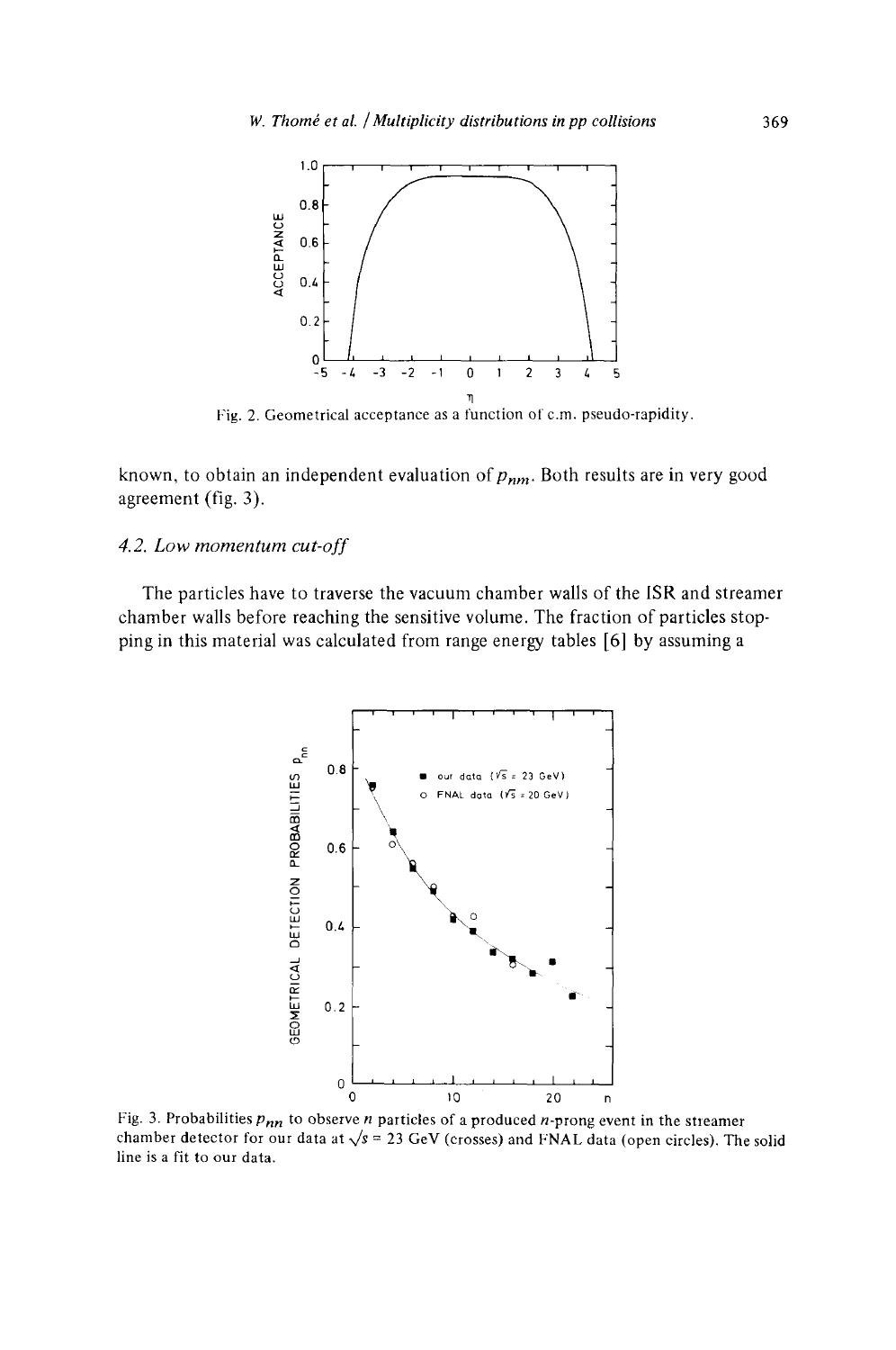

Fig. 4. **Low momentum cut-off calculated for pions (solid line) and associated fraction of undetected particles (dashed line) as a function** of c.m. **rapidity.** 

transverse momentum distribution  $d\sigma/dp_T^2 \propto e^{-6p_T}$  and a Gaussian rapidity distribu**tion. We find that on the average pions are detected down to a momentum of 45 MeV/c (fig. 4). The resulting losses amount to less than 0.5%.** 

## *4.3. Nuclear interactions in surrounding material*

**We have used the method of Gluckstern [7] to evaluate elastic and quasielastic interactions in the vacuum chamber and streamer chamber walls. For low-momentum particles the nuclear scattering is negligible; at 3 GeV/c this effect is as big as multiple Coulomb scattering and it is taken into account when performing the vertex cut (see sect. 3). For the inelastic part most of the interactions can be identified on the scanning table.** 



Fig. 5. Percentage of **electron contamination calculated as a function** of c.m. **pseudo rapidity.**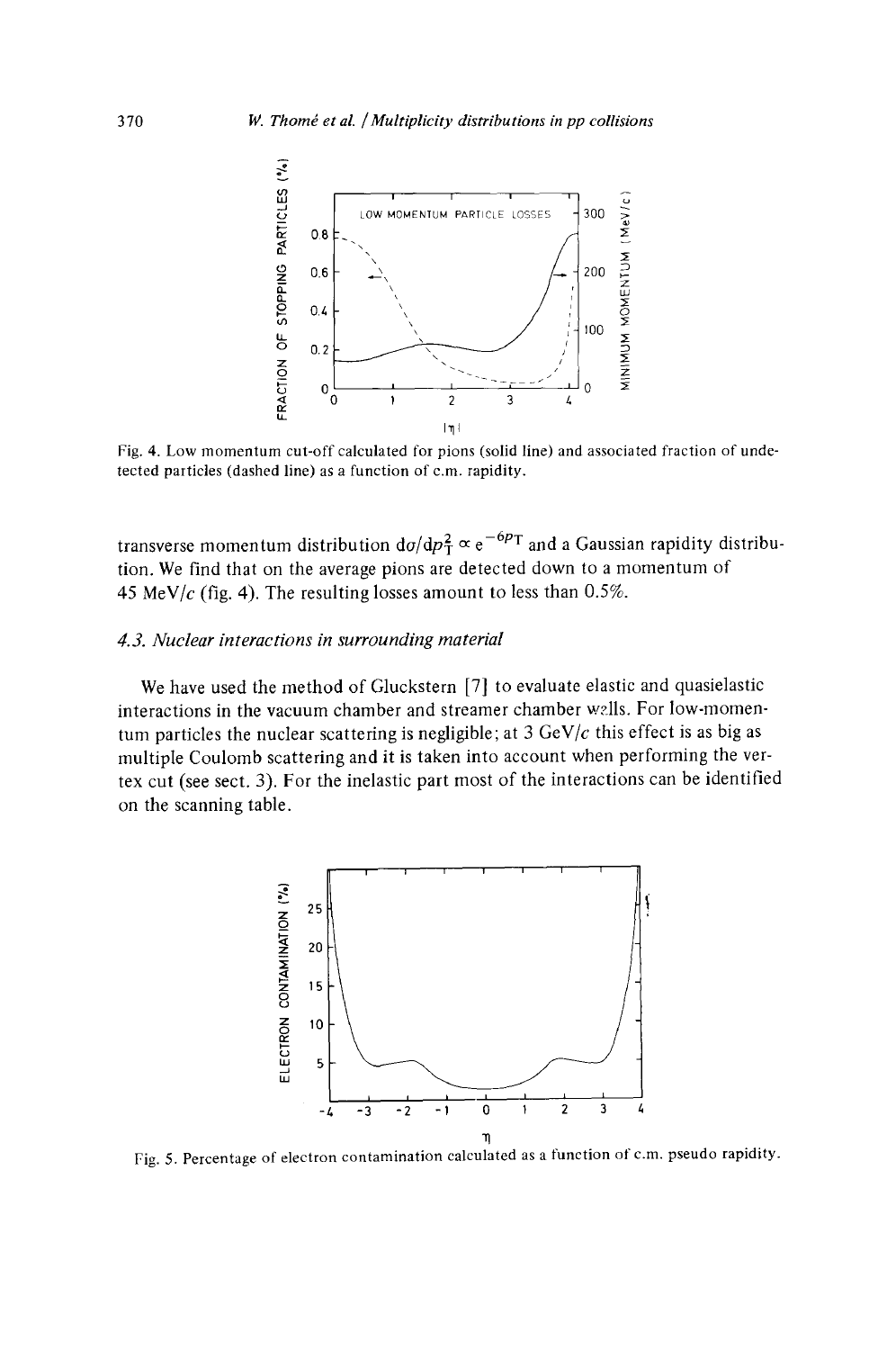#### *4.4. Electron contamination*

The observed track sample is partially contaminated by electron and positron tracks coming mostly from the conversion of  $\pi^0$  decay photons in the vacuum chamber and streamer chamber walls (or internally as Dalitz pairs). We have evaluated the probability for a given observed track to be of that type with the help of photon conversion probability tables [8]. The results, accounting for detailed geometry as well as for measurement and reconstruction uncertainties, are presented in fig. 5.

#### 4.5.  $K_s$  and  $\Lambda$  decays

A 2% contamination of additional tracks from  $\pi^+\pi^-$  decay of K<sub>s</sub> mesons was estimated from existing data [9] and has been taken into account. The contamination due to  $\Lambda$  decays and the losses due to  $K^{\pm}$  decays were found negligible.

## *4. 6. Elastic events*

The number of elastic events seen in the streamer chambers has been estimated from published ISR measurements [10] of the elastic cross section. For the higher energies ( $\sqrt{s}$  = 45, 53, 63 GeV) this contamination is completely negligible; at the lowest energies ( $\sqrt{s}$  = 24, 31 GeV) it amounts to 0.8%, 0.1% and we have reduced the number of 2-prongs accordingly.

#### *4. 7. Possible systematic uncertainties*

We estimate that the track selection procedure and the corrections described before lead to an uncertainty of 0.25 particles per event. In addition the following effects may cause systematic errors which mainly influence the multiplicity distributions over the full rapidity range:

(i) trigger bias due to the limited acceptance of the scintillator hodoscopes;

(ii) systematic losses at very forward angles.

The magnitude of these effects and the resulting uncertainties on the calculated moments are estimated as follows:

(i) For all energies (except for  $\sqrt{s}$  = 23.6 GeV) 7.5% (12%) of the inelastic cross section is missed by our trigger system [3]. The multiplicity distribution for a large part of this cross section has been measured with a special trigger condition, namely by requiring a hit in one of the hodoscopes and none in the other. Multiplicities above 7 are not affected, but smaller multiplicities are enhanced. We have taken this excess to estimate the systematic errors on the moments. The remaining unobserved cross section (2% to 5%) should be of diffractive type and also should only influence the lowest multiplicities. The effect of both types of trigger losses on the multiplicity moments is given in table 1.

(ii) Particles with rapidities  $|\eta| > 4$  ( $\theta < 40$  mrad) never get into the sensitive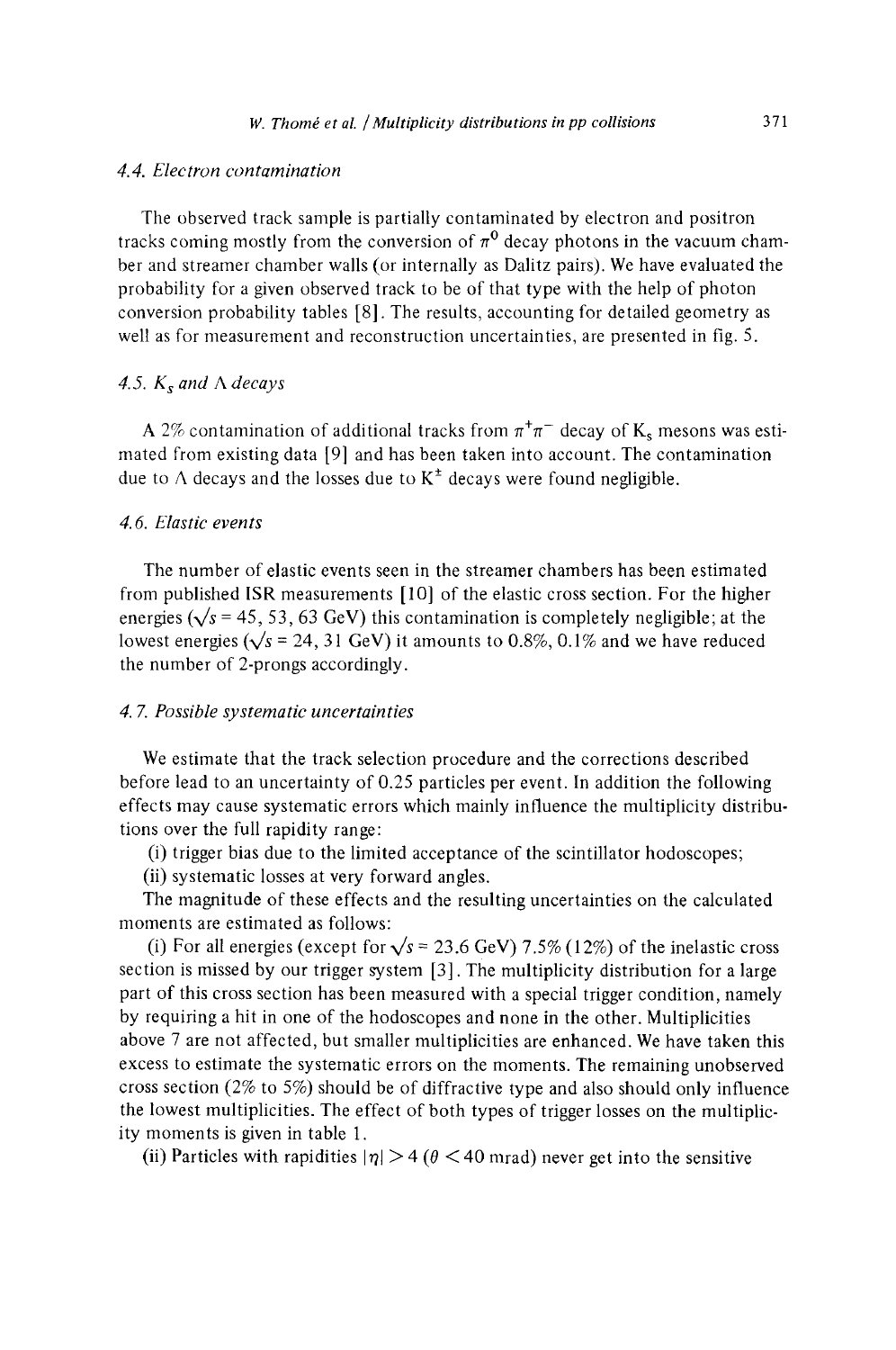|         |                  | $\gamma$             | $\mathfrak{c}_{\lambda}$ |                             | $f_2$ $f_3$ $D_2$ |                    | $D_3$            | S,                 | C3                 | d/u              |
|---------|------------------|----------------------|--------------------------|-----------------------------|-------------------|--------------------|------------------|--------------------|--------------------|------------------|
| ΞÊ      | $-0.44$<br>+0.21 | $+0.027$<br>$-0.022$ | $+0.020$<br>$-0.008$     | $+1.3$<br>$-2.2$            | $+7.7$<br>$+3.0$  | $+0.06$<br>$-0.14$ | $+0.03$          | $+0.03$<br>$-0.02$ | $+0.10$<br>$-0.07$ | $-0.08$<br>+0.07 |
| εê<br>≃ | $-3.7$<br>+1.8   | $+2.7$<br>$-2.2$     | $+2.9$<br>-1.1           | $\frac{1}{1}$ $\frac{3}{1}$ | $^{+0.7}_{+0.3}$  | $-1.6$             | $^{+1.0}_{-0.3}$ | $+2.7$<br>$-2.2$   | $+3.0$<br>$-2.1$   | $-2.6$<br>+2.3   |

Table 1<br>Svetematic uncertainties on the multiplicity moments due to (i) trigger losses and (ii) forward detection losses vstematic uncertainties on the multiplicity moments due to (i) trigger losses and (ii) forward detection losses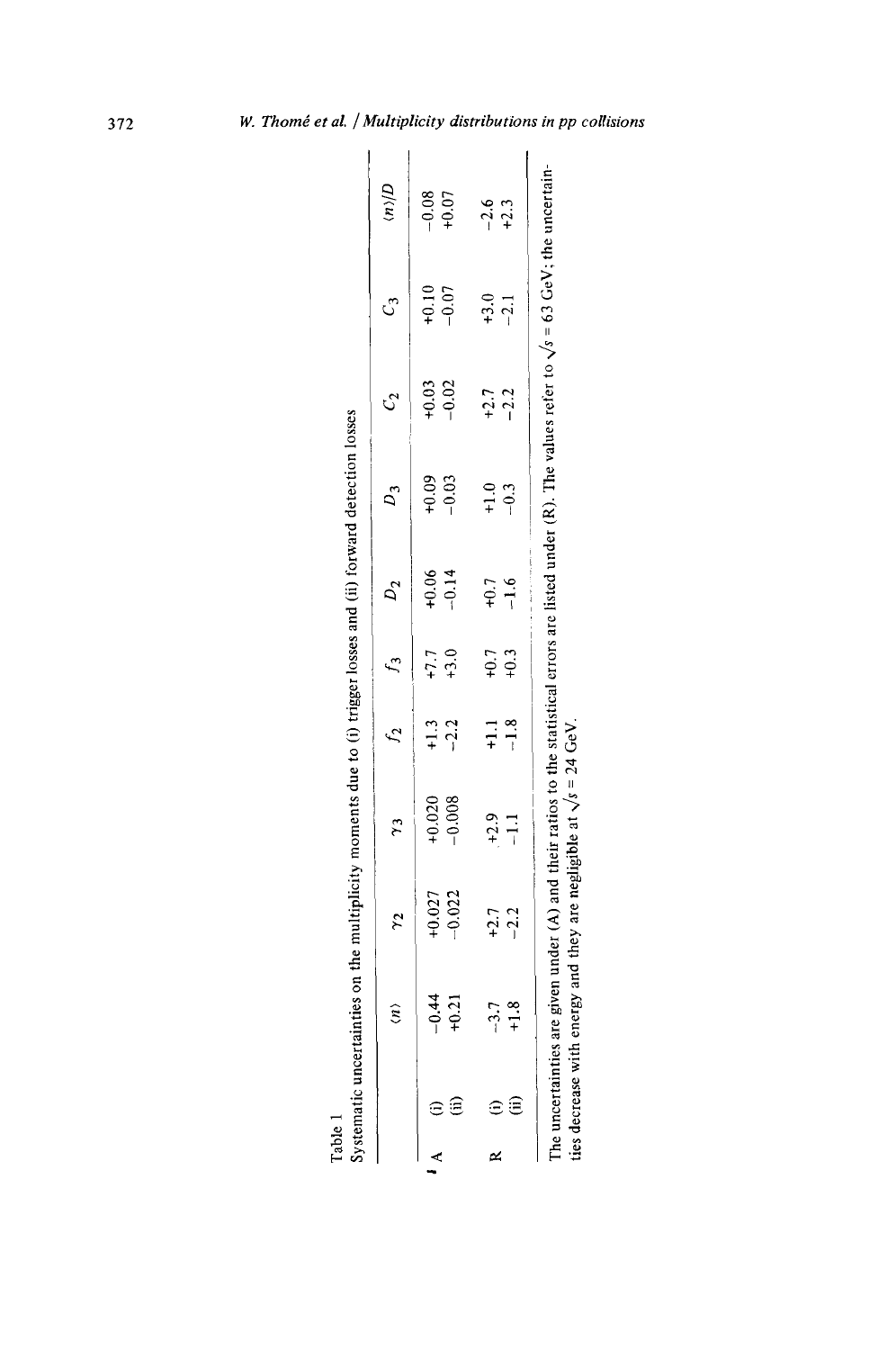volume of the streamer chambers. Therefore the correction for these particles cannot be determined by the rotation method (4.1). The constraint of charge conservation, however, allows the correction of all events with only one particle in this region (see sect. 7.1). We have checked that this was sufficient at  $\sqrt{s}$  = 23.6 GeV, where we could test the method on bubble chamber events [5]. At higher energies, for low multiplicity events, two or more particles may occasionally escape detection in the forward region. We have estimated these losses from a sample of fake events obtained from the bubble chamber events [5] by scaling particle rapidities proportionally to log s. The results, expressed in terms of uncertainties on the multiplicity moments, are listed in table 1.

#### 5. Rapidity distributions of charged particles

The pseudo-rapidity distributions of charged particles for five different values of  $\sqrt{s}$  are presented in fig. 6. The Lorentz transformation from the ISR frame to the c.m. frame was performed under the assumption that all particles are massless. Two main features are observed as  $\sqrt{s}$  increases: an extension of the rapidity plateau and an increase of the particle density in the central region.

In order to test the concept of limiting fragmentation [11] and the Feynman scaling hypothesis [12], we transform the measured pseudo-rapidity distribution into the true-rapidity distribution in the following way  $\star$ : We parametrise the truerapidity distribution by the 3-parameter formula:

$$
\frac{1}{\sigma} \frac{d\sigma}{dy} = C \left( 1 + \exp \frac{y - y_0}{\Delta} \right)^{-1} \,. \tag{5.1}
$$

Under the assumption that all collision products are pions, and that the transverse momentum distribution factorizes in the form  $d\sigma/dp_T^2 \propto \exp \{-6 p_T\}$ , we determine the three parameters in (5.1) by fitting the measured pseudo-rapidity distribution. The formula (5.1) was chosen to describe conveniently the central plateau and the fall-off in the fragmentation region of the distribution by means of the parameters  $y_0$  and  $\Delta$  respectively. For all five energies we have found the same fall-off parameter  $\Delta$  = 0.59, which is in agreement with the earlier observation [14] that the data in the fragmentation region coincide when displayed as a function of  $y_{lab}$ , i.e. the rapidity in the rest system of one of the beam particles.

To investigate this point in more detail we have calculated, for a fixed height of the rapidity distribution,  $(1/\sigma)d\sigma/dy = \text{const.}$ , the corresponding value y' in the rest system of one beam particle. We have chosen the height  $(1/\sigma)d\sigma/dy = 0.8$  where our acceptance corrections are still small for all energies. The data displayed in fig. 7 as a function of log  $\sqrt{s}$  show a slight increase of y' with energy, indicating a small varia-

<sup>\*</sup> For further details see ref.  $[13]$ .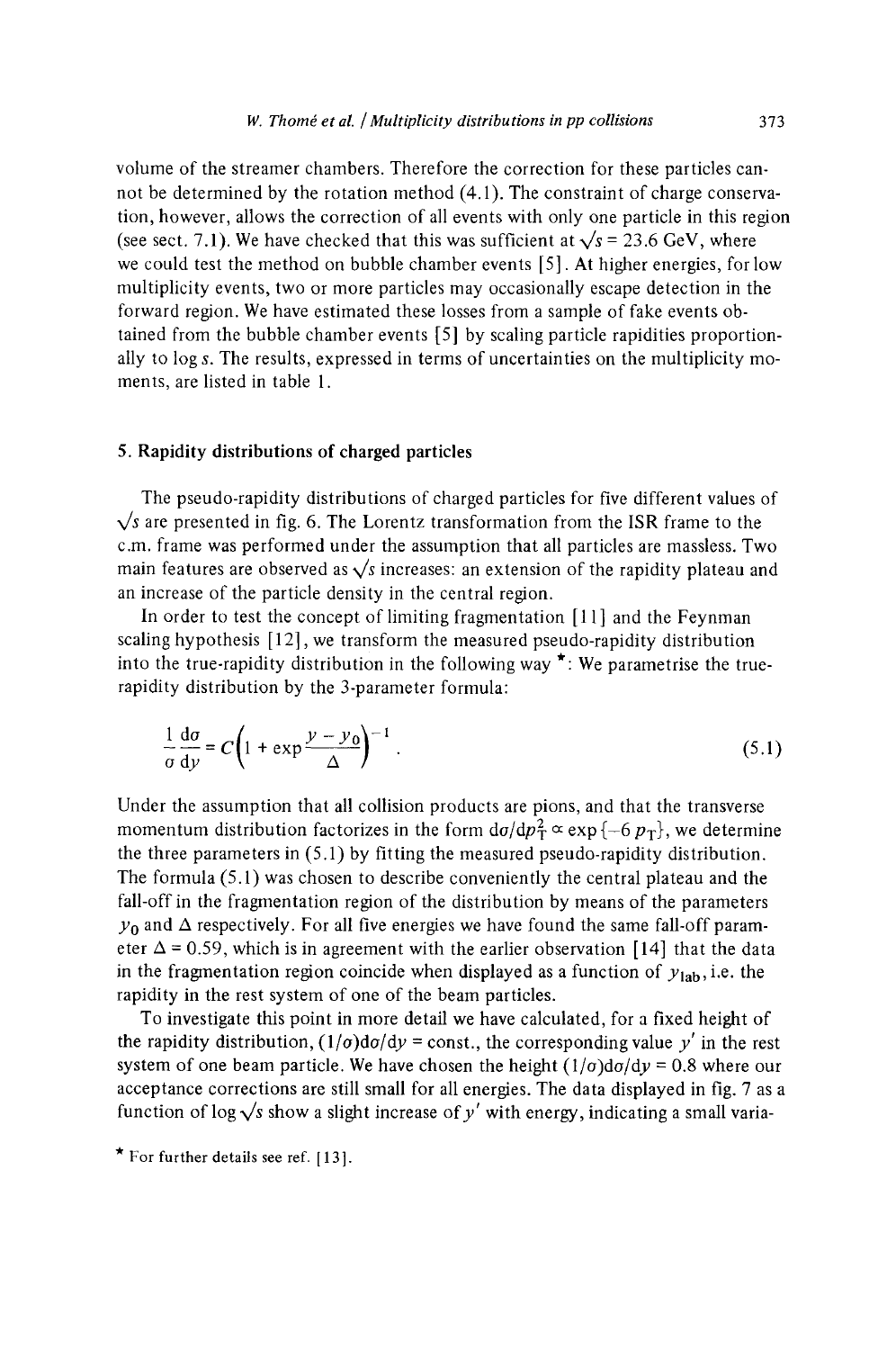

Fig. 6. Pseudo-rapidity distributions in the c.m. system for the different energies. The solid lines are the results of the fits described in the text.

tion of the cross section in the fragmentation region. This result is only significant to the extent that the proton to pion ratio in this region is independent of  $\sqrt{s}$ .

The density increase in the central region in the ISR energy range has previously been obtained from measurements of single-particle inclusive cross sections using the knowledge of the total pp cross section. Using our fitted rapidity distributions, we have evaluated the quantity  $(1/\sigma)d\sigma/dy|_{y=0}$  to compare our data with the single particle inclusive measurements of Guettler et al. [ 15]. In performing this comparison we have accounted for trigger losses (collisions populating the central region but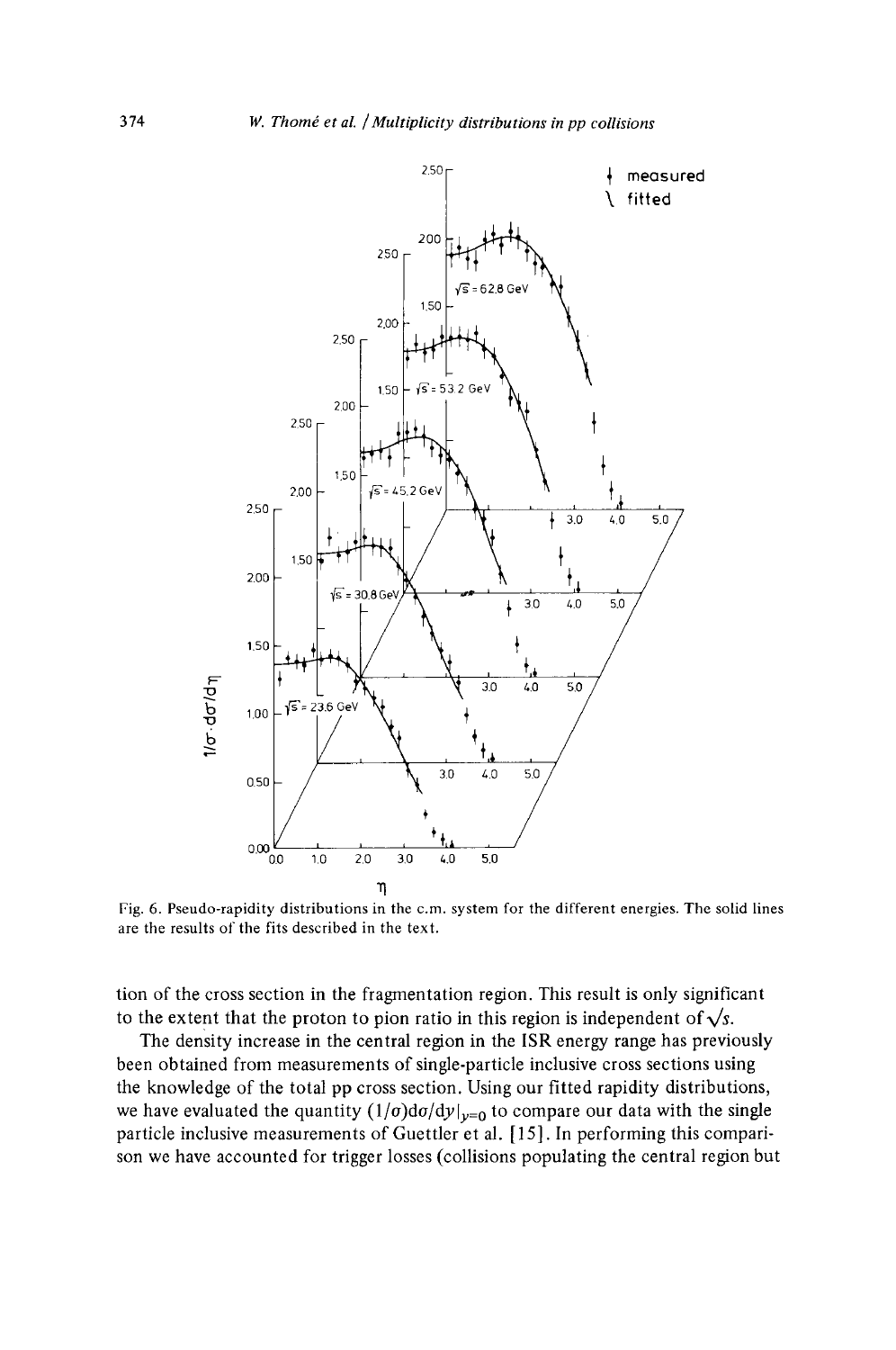

Fig. 7. Rapidity y', measured in the rest system of a beam particle, where the true rapidity distribution crosses the value of 0.8, as a function of log  $\sqrt{s}$ .

failing to trigger our detector) and taken as reference energy  $\sqrt{s}$  = 53.2 GeV where our uncertainties are smallest. In both experiments the low-momentum pion cut-off is approximately 45 MeV/ $c$  but the single-particle data are for pions only while all types of stable charged hadrons are included in our sample. The results, presented in fig. 8, display a good agreement between both sets of data, giving further evidence for a substantial violation of Feynman scaling in the central region within the ISR energy range.

In order to get a measure of the rise of the central particle density when averaging over the whole plateau region, we have calculated the mean charged particle multiplicity in the pseudo-rapidity interval  $|\eta|$  < 1.5. Only events with at least one



Fig. 8. The ratio  $R = d\sigma/dy$  ( $y = 0$ ,  $\sqrt{s}$ )/ $d\sigma/dy$  ( $y = 0$ ,  $\sqrt{s} = 53.2$ ) as a function of  $\sqrt{s}$  from the present analysis (full dots) and from the work of ref. [15] (open circles).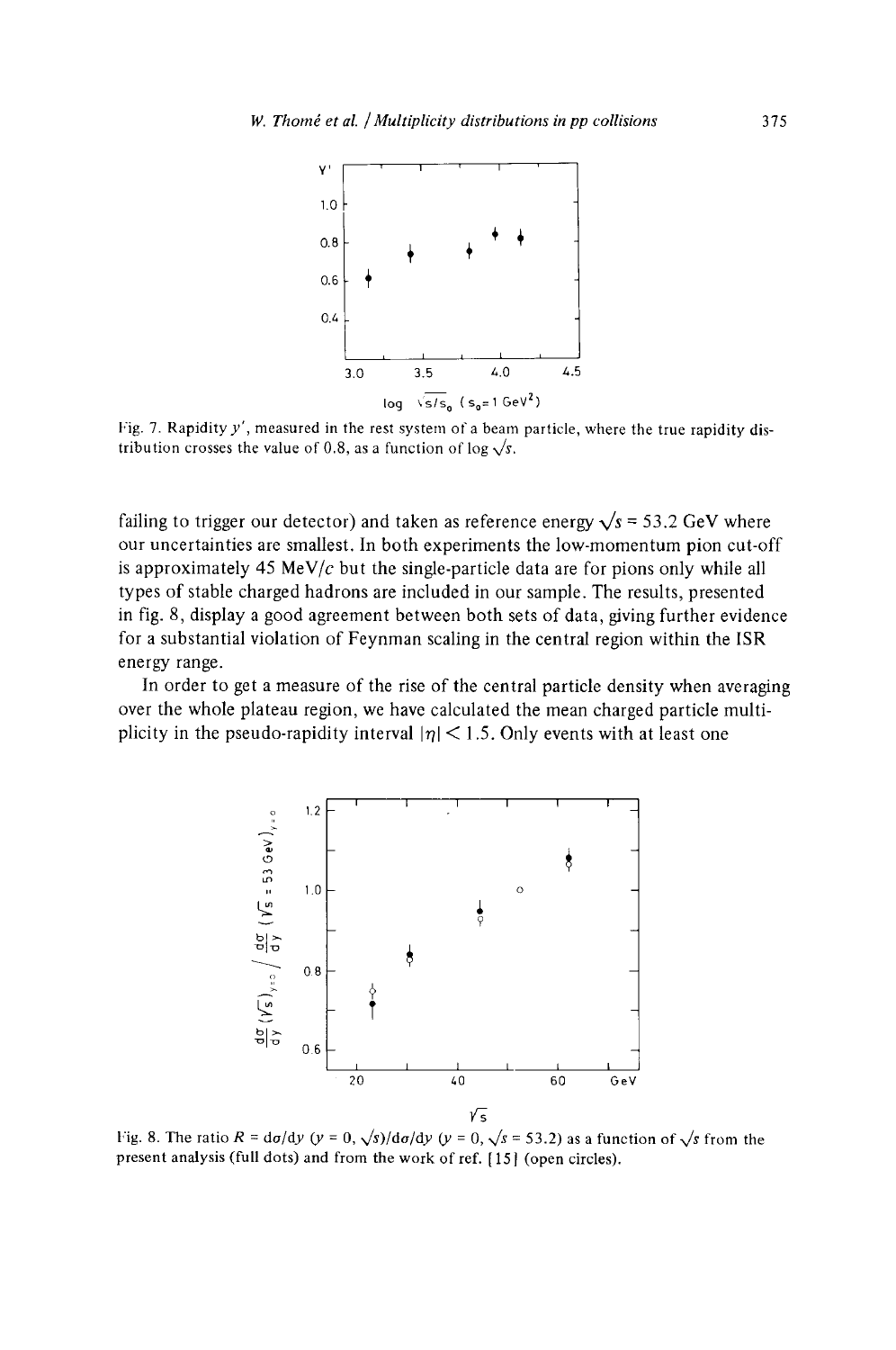

Fig. 9. Mean charged particle multiplicity in the interval  $|\eta|$  < 1.5 as a function of log s. Only **events with at least one track in this interval are considered. The full line is the result of a linear fit of the data.** 



PSEUDO - RAPIDITY η

Fig. 10. Normalized charged particle densities (corrected for acceptance up to  $|\eta| \simeq 4$ ) in various intervals of the total observed multiplicity.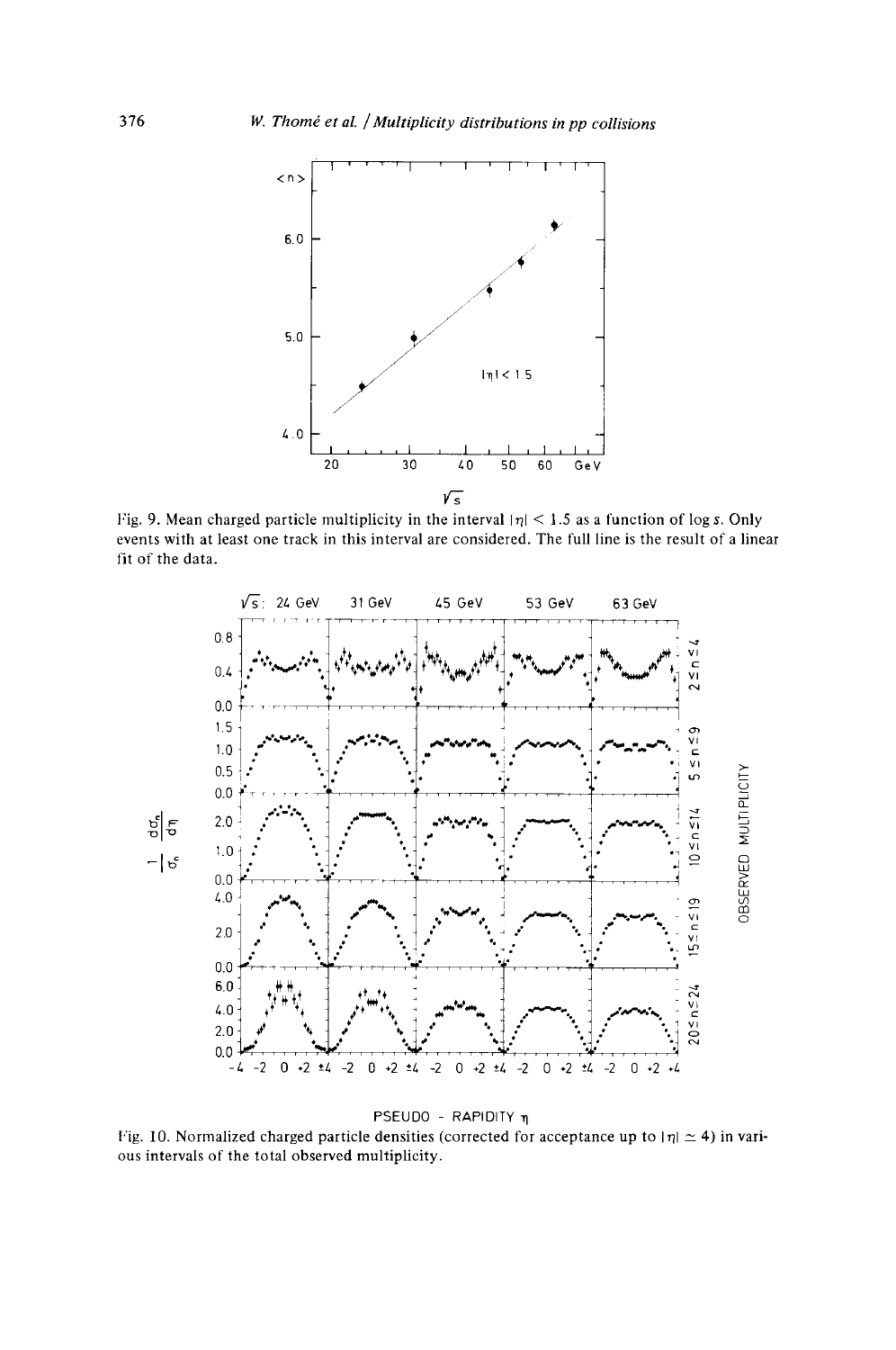

Fig. 1 1. Half-width at half-maximum of the normalized charged particle densities (fig. 10) as a function of  $n/\sqrt{s}$ , where *n* is the observed charged multiplicity in the range  $|\eta| < 4$ .

charged particle in this interval are considered. A linear rise in log s is observed (see fig. 9) with a slope  $dn/d \log s = 0.83 \pm 0.04$ .

We have also studied charged particle densities in pseudo-rapidity space as a function of *n*, where *n* is the observed multiplicity in the range  $|\eta|$  < 4. The distributions are displayed in fig. 10. The low multiplicity  $\eta$ -distributions exhibit a double bump structure which becomes more pronounced at higher energies. It is suggestive to assign this structure partly to the fragmentation of the incoming protons. With increasing multiplicities the width of the  $\eta$ -distributions decreases. This shrinkage of the  $\eta$ -distributions obeys an interesting scaling law as seen in fig. 11, where the halfwidth at half-maximum is observed to depend on the single variable  $n/\sqrt{s}$ , as can be approximately expected from energy-momentum conservation.

#### 6. Multiplicity distributions in the central region

We have analysed multiplicity distributions in the pseudo-rapidity range  $|\eta|$  < 1.5, which is wide enough to allow for good statistics and sufficiently remote from the edges of the rapidity plateau to permit a specific analysis of the central region. As before the analysis is restricted to events with at least one particle in the chosen  $\eta$ -range. Our data (fig. 12), displayed as a function of the variable  $z = n/(n)$ , obey approximately semi-inclusive KNO scaling [16], i.e. the normalized multiplicity distribution multiplied by the average multiplicity in this  $\eta$ -region is an energy-independent function of z.

A more sensitive test of the KNO scaling concept and of the inherent informa-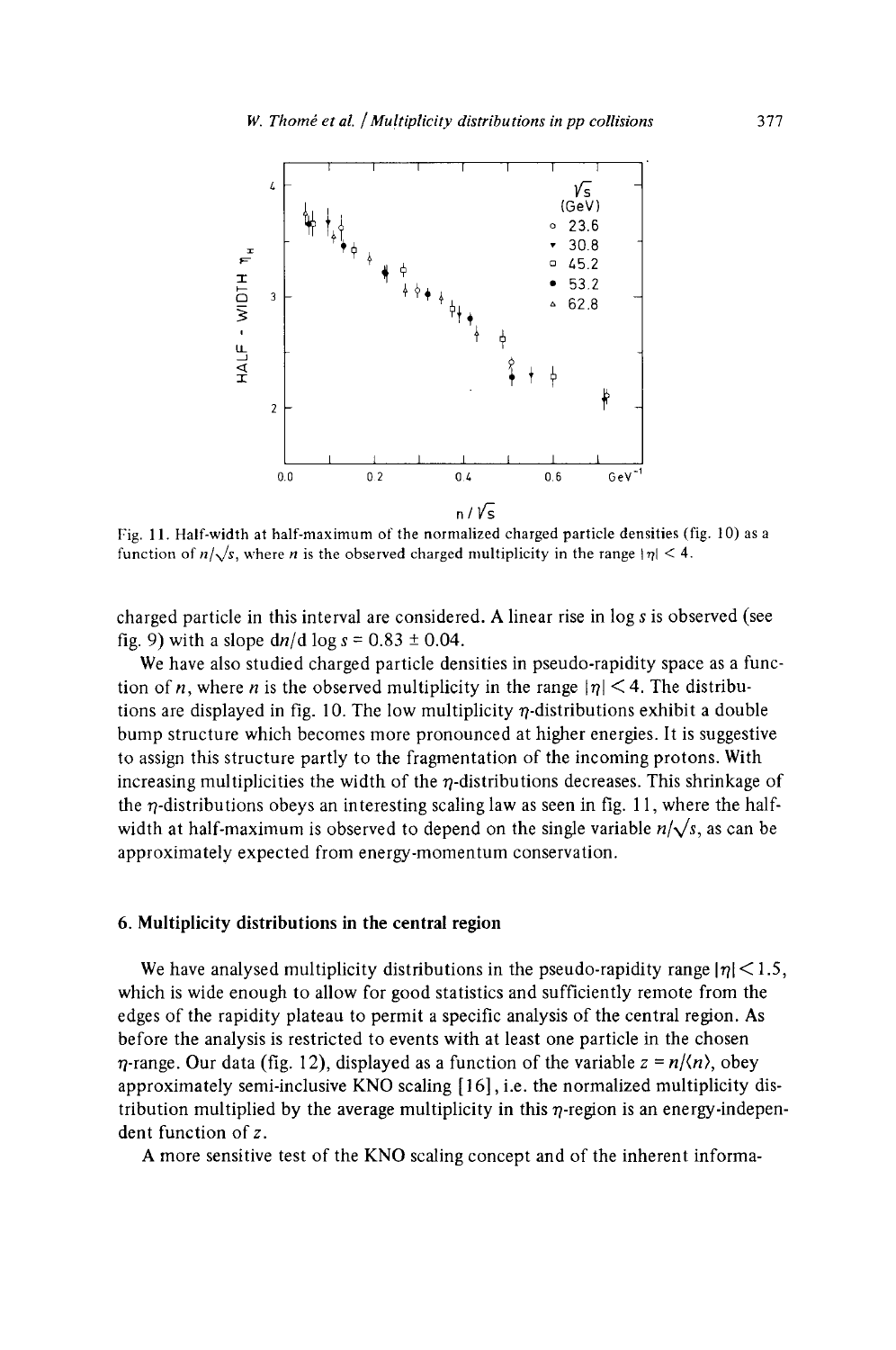

Fig. 12. Normalized multiplicity distributions of charged particles in the central region  $(|\eta| < 1.5)$  as a function of the KNO variable  $z = n/(n)$ .

tion on correlations was performed in terms of moments, which are integrals of correlation functions. In fig. 13 we show the  $\gamma$ -moments which, in the case of exact KNO scaling, are energy-independent. They are defined as

$$
\gamma_2 = \frac{\langle (n - \langle n \rangle)^2 \rangle}{\langle n \rangle^2} = \frac{D_2^2}{\langle n \rangle^2},
$$
  
\n
$$
\gamma_3 = \frac{\langle (n - \langle n \rangle)^3 \rangle}{\langle n \rangle^3} = \frac{D_3^3}{\langle n \rangle^3},
$$
  
\n
$$
\gamma_4 = \frac{\langle (n - \langle n \rangle)^4 \rangle - 3\langle (n - \langle n \rangle)^2 \rangle^2}{\langle n \rangle^4} = \frac{D_4^4 - 3D_2^4}{\langle n \rangle^4}.
$$
 (6.1)

The observed values are much higher than the Poisson moments for the same mean multiplicity and are also higher than the corresponding moments for the full rapidity range (sect. 7). This reflects the presence of strong correlations in the central region. The observed moments correspond to the Poisson values for a multiplicity approximately 2.5 times smaller than the actual one, which suggests a description in terms of cluster emission [ 17]. Therefore we have compared our data with the predictions of the following cluster model [18], which also correctly describes all rapidity correlations [2].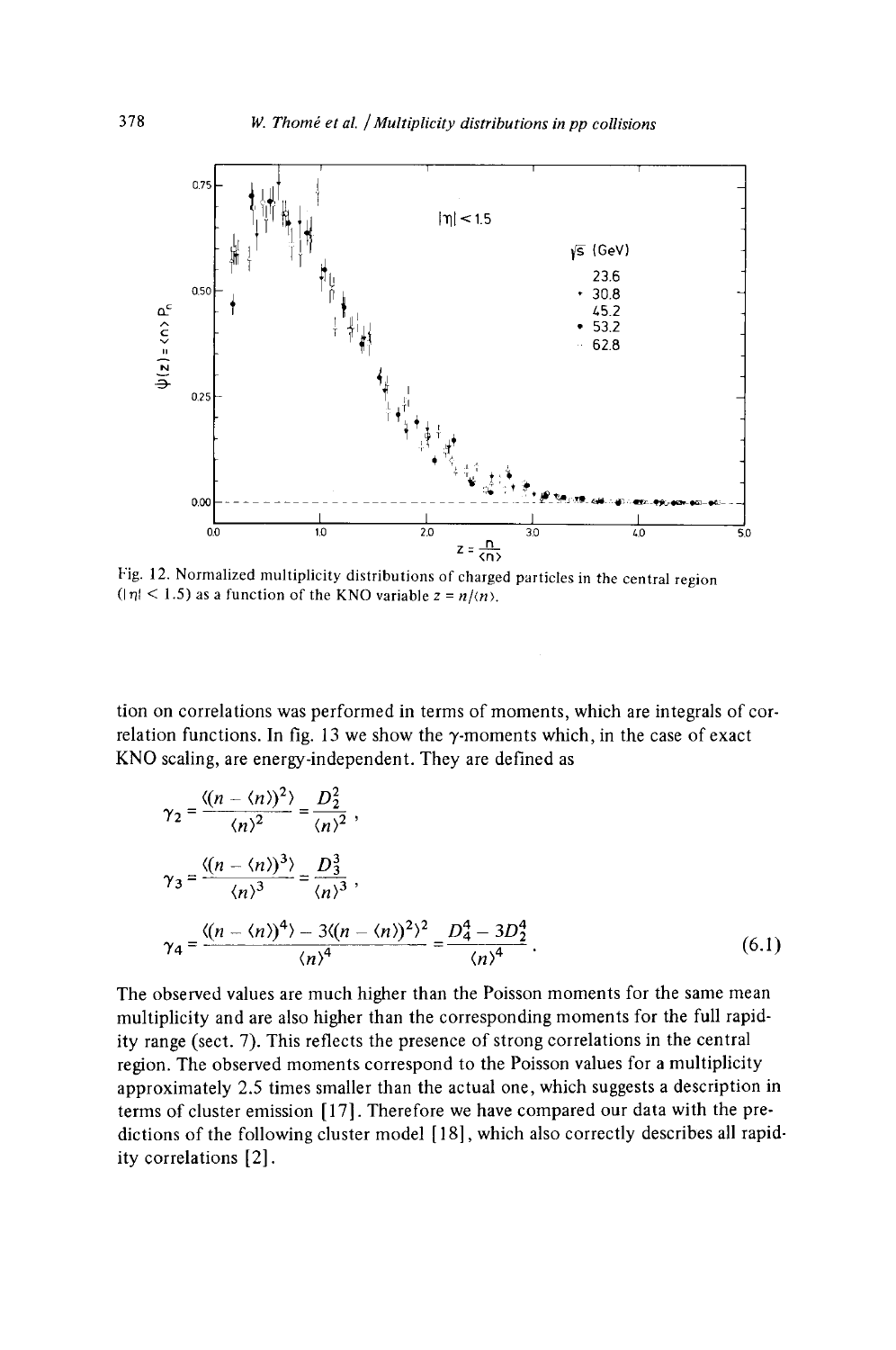

Fig. 13.  $\gamma$ -moments of the multiplicity distribution in the central region ( $|\eta|$  < 1.5) as a function of  $\sqrt{s}$ . The dashed lines are obtained from a cluster model with an energy-independent decay multiplicity distribution (see text).

The production of low-mass clusters is described by the matrix element

$$
M \propto \frac{E_1 E_2 - p_{11} p_{12}}{s} \prod_{k=1}^{n+2} e^{-\lambda \sqrt{m_k^2 + p_{1k}^2}},
$$
 (6.2)

where the first term generates the leading particle effect for the nucleons and the product describes the transverse momentum spectra for the n clusters and 2 nucleons. For each event 4-momentum and charge conservation is taken into account. Short-range correlations are obtained by isotropic decay of the clusters in their individual rest systems with a Poisson-like decay multiplicity of mean  $\langle k \rangle$  = 3, resulting in an average of 2 charged particles per cluster decay. The mass of each cluster depends on its decay multiplicity k and is given by the function  $M(GeV)$  =  $exp(\frac{1}{3}k - 1)$ . The resulting average mass  $\langle M \rangle = 1.2$  GeV is independent of  $\sqrt{s}$ . The charged-particle multiplicity distribution is forced to agree with the measured distribution. This requirement introduces correlations between clusters in addition to those arising from 4-momentum conservation. These non-kinematic correlations are rising in strength with energy.

The Monte Carlo calculation reproduces well the change of the  $\gamma$ -moments in comparison with the Poisson values. This result is qualitatively independent of the details of the model. The calculated moments (dashed lines in fig. 13) are in good agreement with experiment at the three higher energies. The Monte Carlo calculation reveals the importance of long-range correlations between clusters (in addition to the well known short-range correlations between particles) if the mean duster mass is independent of energy.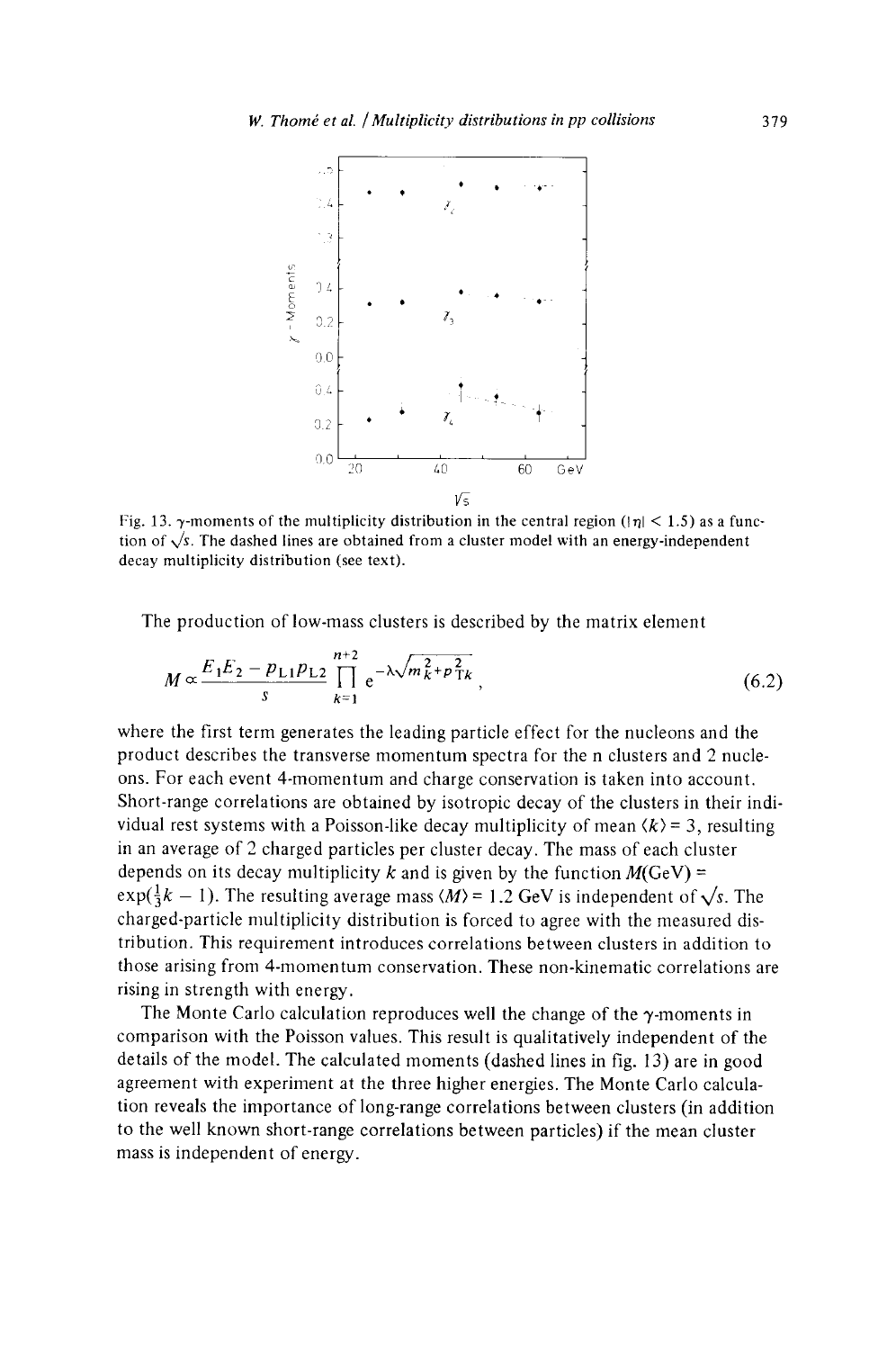# **7. Multiplicity distributions over the full rapidity range**

#### *7.1. Determination of the multiplicity disiribution*

In order to obtain the total charged multiplicity the corrections described in sect. 4 have to be applied. For low multiplicities systematic losses in the very forward direction are important and have to be correctly taken into account. For the higher multiplicities, because of the narrower rapidity distribution (see fig. 10), these losses are small. The method of calculating the true multiplicity distribution is described below:

If  $v_m$  is the number of events with m observed tracks and  $x_n$  is the unknown number of  $n$ -prongs produced, then

$$
\sum_{n} p_{nm} x_n = v_m , \qquad (7.1)
$$

where  $p_{nm}$  is the probability to observe a true *n*-prong as an event with *m* tracks. We use for the matrix coefficients *Pnm* the experimentally determined detection probabilities (sect. 4), smoothed by some empirically chosen functions (solid lines in fig. 14). This raw matrix is modified to include further corrections, as described in sect. 4, for electron tracks, for decay particles of  $K^0$  mesons and for low-momentum



**Fig. 14. Accumulated probabilities to observe n, n-l, n-2 and n-3 particles in the streamer cham**ber detector from a produced *n*-prong event at  $\sqrt{s}$  = 63 GeV. The solid lines are fits to the calculated **values.**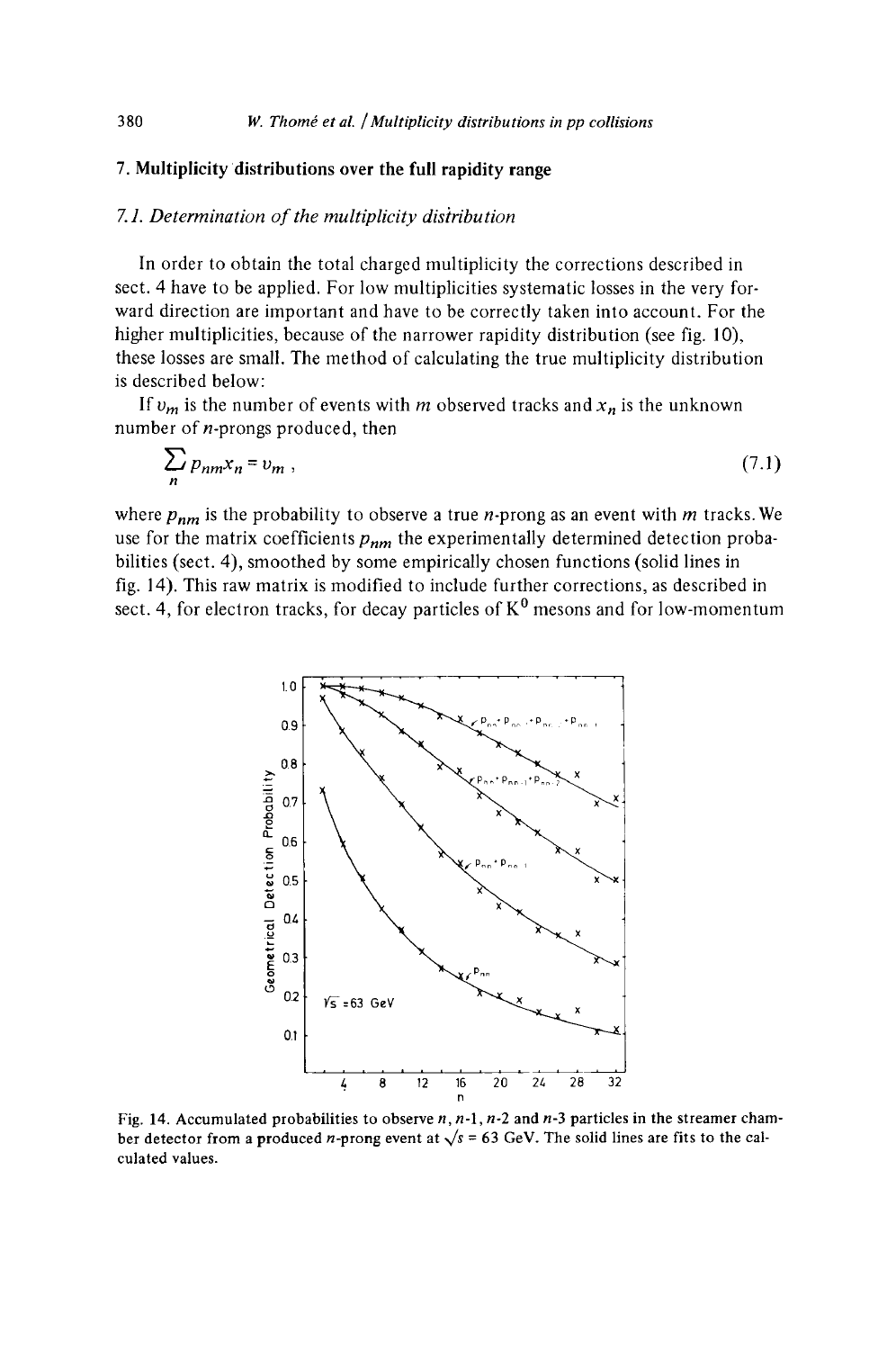particles which are stopped before entering the sensitive volume of the detector.

For the numerical solution of the system of equations (7.1) one has to introduce upper limits for both indices  $n$  and  $m$ . The choice of the cut-offs (as indicated in fig. 15) is a compromise between a large number of degrees of freedom in eq. (7.1) to achieve a good stability for the solution and the maximum information to be extracted from the measurements. The stability of the solution is greatly improved by the constraint of charge conservation on the true multiplicity. To account approximately for the information lost by introducing the cut-off we accumulate all values beyond the cut-off into the last bin. This means for the solution vector that its last component will also contain all events with a multiplicity greater than the cut-off multiplicity. These events are redistributed beyond the cut-off according to  $x_n \propto z \exp(-\frac{1}{4}\pi z^2)$  (where  $z = n/(n)$ ), the same distribution that provides for the accumulated probabilities  $p_{nm}$  at the cut-off.

The enforced charge conservation causes a disagreement with our measurements at low multiplicities. This can be explained by events with one very forward particle, in a region where our acceptance is zero. Such events can be accommodated in the solution of eq. (7.1) if we allow *n* to take on values 1, 3 and 5 as well as any even number; finally charge conservation is restored by assigning the odd-prong solutions to the next higher even-prong events. Events with two particles missed in the forward region will not be corrected for by this method. (For an estimate of this effect see table I.)

We minimize

$$
\chi^2 = \sum_m \frac{(v_m - \sum_{n} p_{nm} x_n)^2}{(\Delta v_m)^2},
$$
\n(7.2)

 $\Delta v_m$  being the Poisson error of  $v_m$  (increased by a factor of 3(2) for  $m = 1(2)$ ), by inversion of the matrix of its derivatives. The inverse matrix is the error matrix which is used for all subsequent error calculations.

#### *7. 2. Analysis of the multiplicity distribution*

The total charged particle multiplicity distribution implicitly contains information on important properties of the collision mechanism; e.g. its deviations from a Poisson law reveal correlations [ 19], its dependence upon energy contains information on scaling properties of the reaction mechanisms. One of the striking results at Serpukhov and FNAL energies was the precocious onset of semi-inclusive KNO scaling. Our multiplicity distributions at the five ISR energies are shown in fig. 15. The dashed histograms represent the observed data and the solid-line histograms are the corrected distributions  $P_n$ . The curves represent the KNO function

$$
\psi(z) = \lim_{s \to \infty} \langle n \rangle \sigma_n(s) / \sigma_{\text{inel}}(s)
$$
  
= (3.79z + 33.7z<sup>3</sup> - 6.64z<sup>5</sup> + 0.332z<sup>7</sup>) exp(-3.04z) (7.3)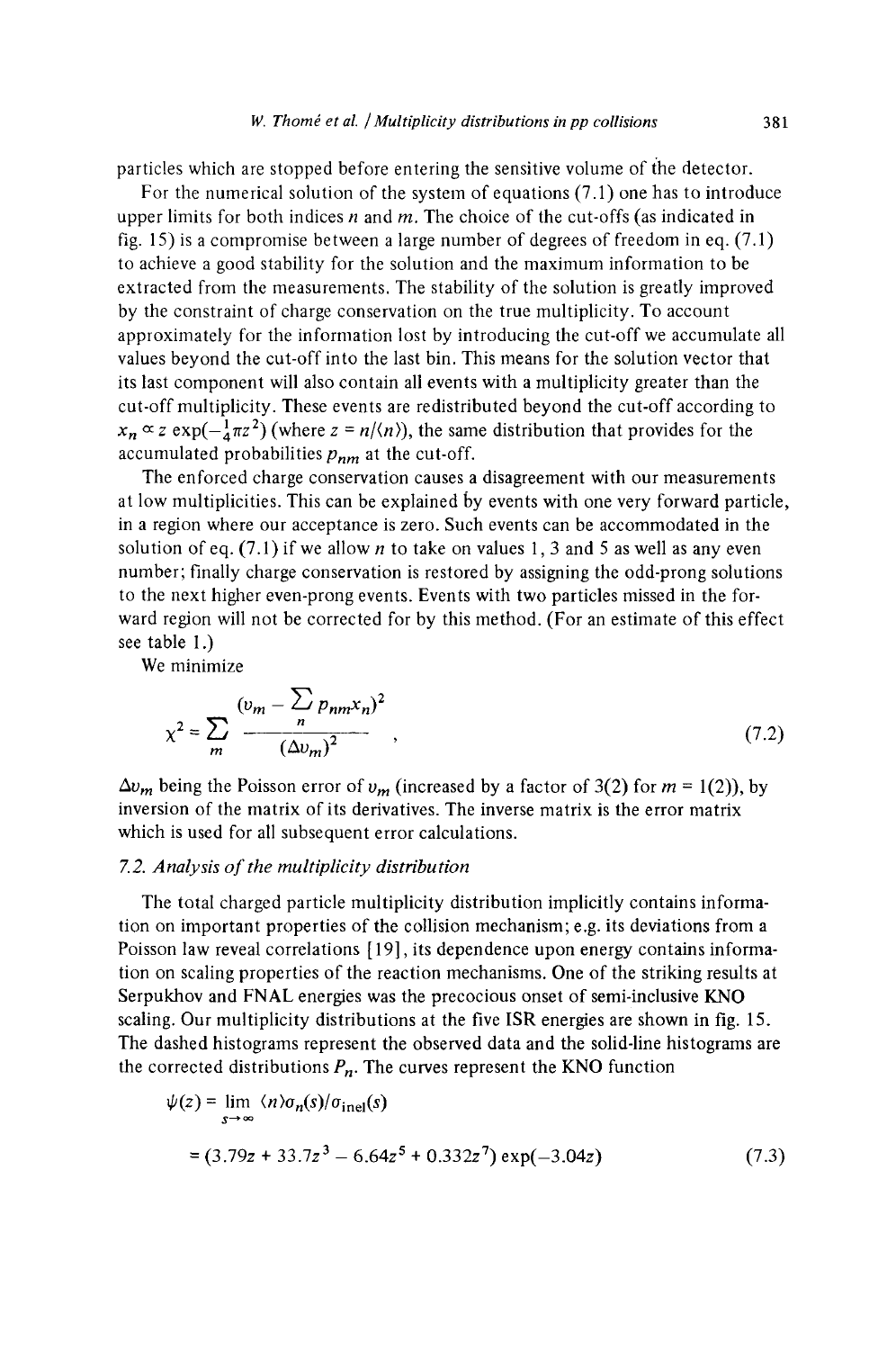

#### **CHARGED MULTIPLICITY n**

Fig. 15. Total charged particle multiplicity distributions (normalized) for the five ISR energies. The dashed histograms indicate the distributions for raw data (normalized to 2). The solid lines show Slattery's fit to data up to FNAL energies. The chi-squared values of our data to this fit are indicated in the plots.

obtained by Slattery [20] from Serpukhov and FNAL data. The formula is a phenomenological fit to those data to illustrate the consistency with a single energyindependent form. The function also seems to agree with our data, but the chisquared values (see fig. 15) calculated with the full error matrix indicate some deviation at the higher energies. Only part of the observed deviation is due to the dip seen in the 10-prong channel at the three upper energies. This dip is caused by a depletion in the raw data around  $n = 10$ . We do not see any experimental bias specific to that region nor does the correction method produce this dip when applied to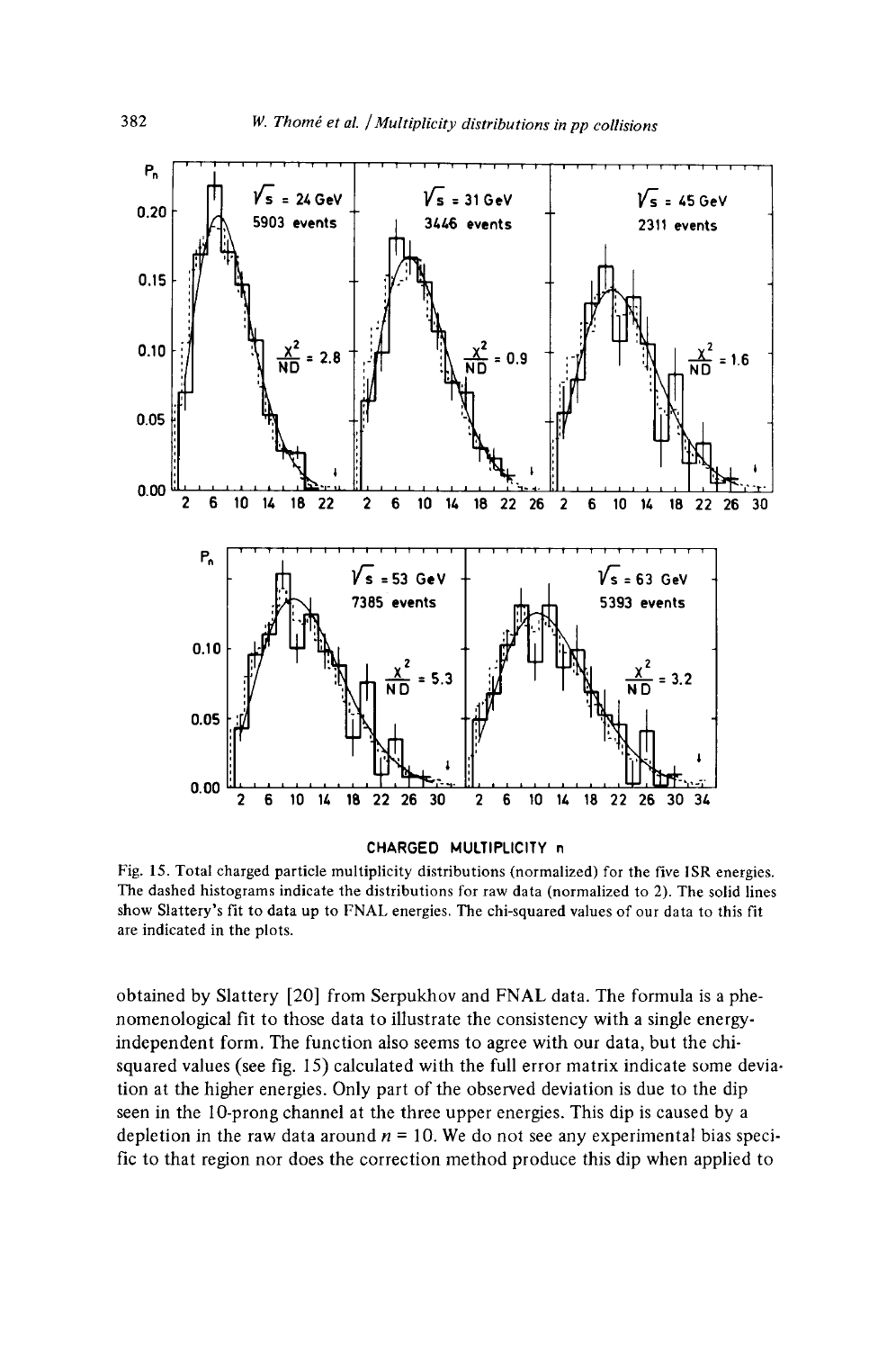Monte Carlo events. The dip has no influence on the multiplicity moments calculated below. We have checked this by artificially smoothing the region around  $n = 10$ .

There are a few theoretical attempts to derive the  $\psi$ -function. In the framework of a unitary uncorrelated cluster model, de Groot [21 ] obtained the following parameter-free formula:

$$
\psi(z) = \frac{3.333z}{(\Gamma(z+1))^2} \exp(-0.892z) \,. \tag{7.4}
$$

While at lower energies the formula gives only a poor description of our data  $(x^2/ND = 10.6$  at  $\sqrt{s} = 24$  GeV), it describes the data well at higher energies  $(\chi^2/ND \simeq 1.3$  for  $\sqrt{s} > 45$  GeV) and shows better agreement with our data than does Slattery's formula (7.3). The good agreement between the data and the model of de Groot indicates the importance of long-range correlations, which are introduced into this model by requiring that the inelastic scattering amplitude is a smooth continuation of the elastic one.

A more detailed analysis of the multiplicity distribution can be performed in terms of moments. The simplest of these moments is the average multiplicity  $\langle n \rangle$  =  $\sum np_n$  (see fig. 16). Combining lower energy data [22] with ours, we have fitted several energy dependent expressions to  $(n)$ . The formulae used and the results obtained, are shown in table 2 and fig. 16. The agreement of our data with previously published fits [22] is excellent. Furthermore, our data confirm that a simple  $a+b$  log s function is not sufficient to describe the energy dependence of  $\langle n \rangle$ , which reflects the observed rise of the rapidity plateau (see sect. 5). As described in section 6 we have tested the concept of scaling in terms of the  $\gamma$ -moments (formula (6.1)). For c.m. energies between 10 GeV and 24 GeV these moments are consistent with being constant (fig. 17). The constant value of  $\gamma_3$  was evidence, according to

| able |  |
|------|--|
|      |  |

Fits of energy-dependent expressions to the experimental values of  $\langle n \rangle$  including data at lower energies [22]

| $\langle n \rangle = f$ (energy)  | a                 | b                 | c                 | $x^2/ND$ |
|-----------------------------------|-------------------|-------------------|-------------------|----------|
| $a s^{1/4}$                       | $1.668 \pm 0.012$ |                   |                   | 6.8a     |
| $a q^b b$                         | $2.181 \pm 0.009$ | $0.430 \pm 0.003$ |                   | 2.5      |
| $a + b \log s + c (\log s)^2$     | $0.88 \pm 0.10$   | $0.44 \pm 0.05$   | $0.118 \pm 0.006$ | 1.8      |
| $a + b \log q + c (\log q)^{2 b}$ | $2.43 \pm 0.03$   | $0.36 \pm 0.05$   | $0.510 \pm 0.014$ | 2.1      |
| $a + b \log s + c s^{-1/2}$       | $-4.75 \pm 0.27$  | $2.03 \pm 0.05$   | $8.33 \pm 0.60$   | 3.81     |

<sup>a)</sup> Only data for  $p_{lab} > 20$  GeV/c were used for this fit.

<sup>b)</sup>q is the kinetic energy  $\sqrt{s} - 2m_p$ .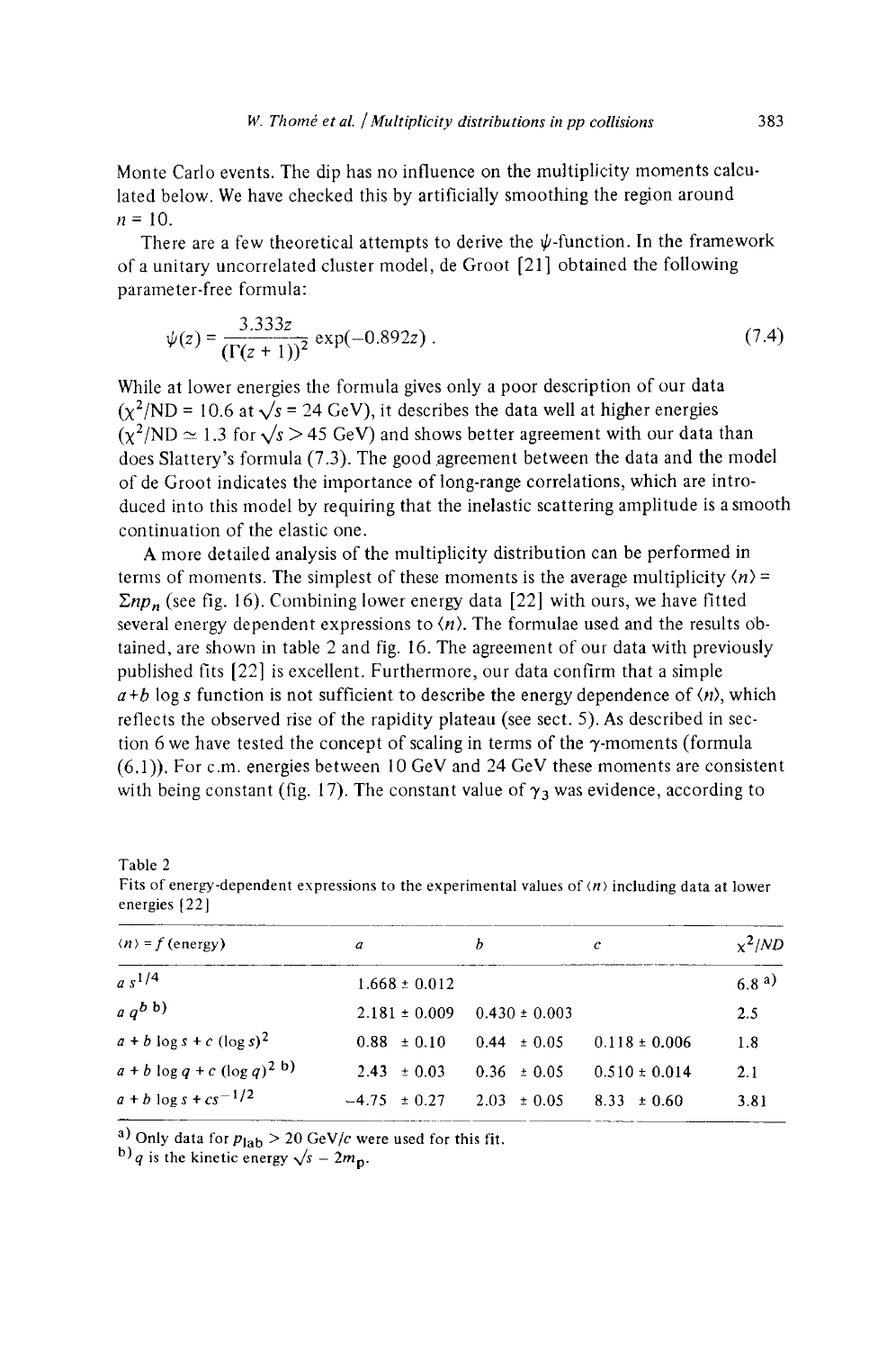

Fig. 16. Mean-value of the total charged multiplicity as a function of  $p_{lab}$ . Data from other experiments [22] at lower energies are included.



Fig. 17.  $\gamma$ -moments of the total charged multiplicity distributions as a function of  $\sqrt{s}$ . Data from other experiments at lower energies are included.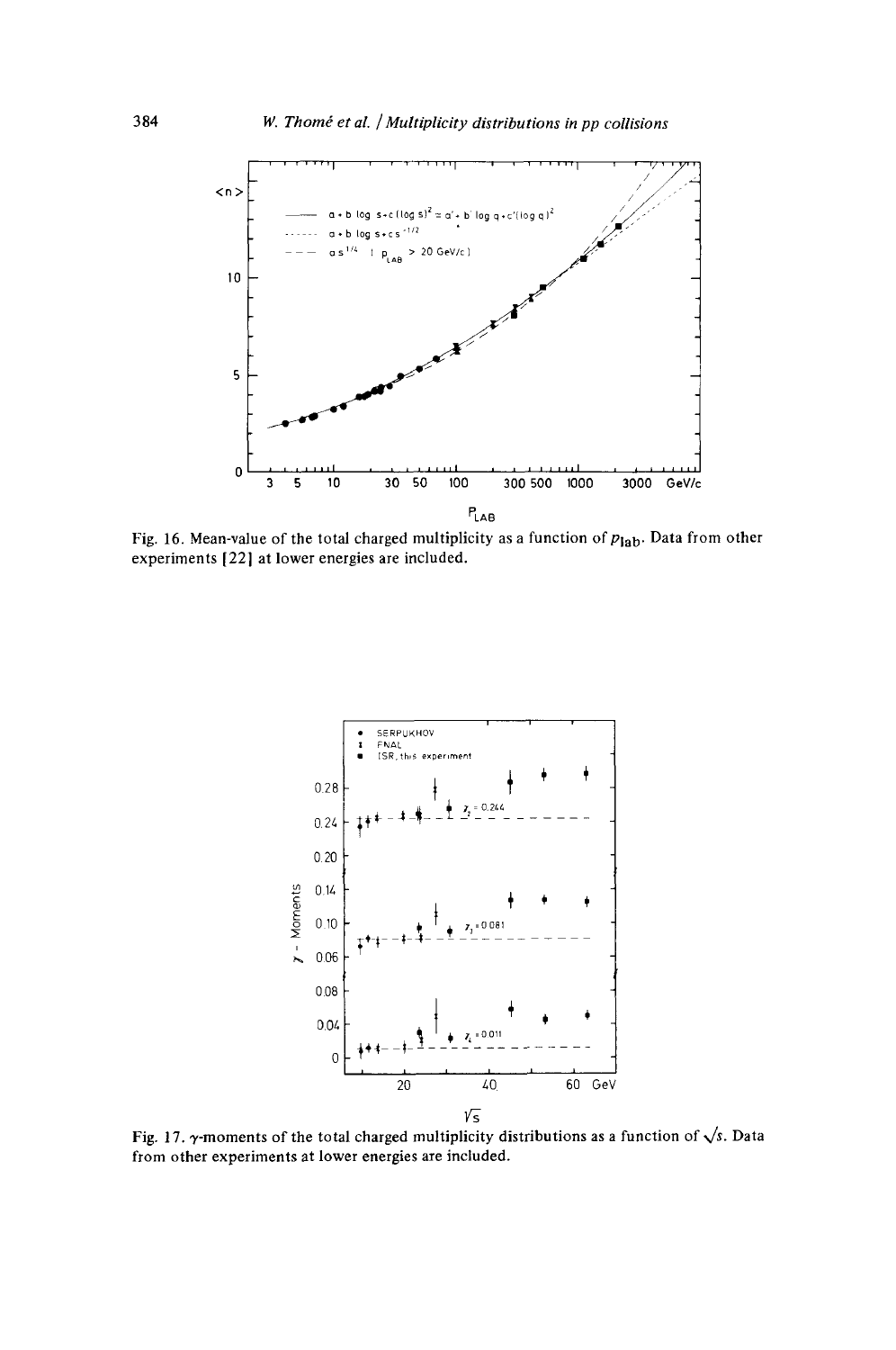| the unterent energies |       |       |       |       |       |  |  |
|-----------------------|-------|-------|-------|-------|-------|--|--|
| $\sqrt{s}$ (GeV)      | 23.6  | 30.8  | 45.2  | 53.2  | 62.8  |  |  |
| $\langle n \rangle$   | 8.12  | 9.54  | 11.01 | 11.77 | 12.70 |  |  |
| ±                     | 0.08  | 0.12  | 0.17  | 0.10  | 0.12  |  |  |
| $\gamma_2$            | 0.249 | 0.256 | 0.287 | 0.295 | 0.297 |  |  |
| $\pm$                 | 0.009 | 0.012 | 0.015 | 0.008 | 0.010 |  |  |
| $\gamma_3$            | 0.094 | 0.090 | 0.127 | 0.127 | 0.125 |  |  |
| Ŧ                     | 0.006 | 0.007 | 0.010 | 0.006 | 0.007 |  |  |
| $\gamma_4$            | 0.031 | 0.022 | 0.058 | 0.045 | 0.051 |  |  |
| ±                     | 0.006 | 0.006 | 0.010 | 0.006 | 0.006 |  |  |
| $C_2$                 | 1.249 | 1.256 | 1.287 | 1.295 | 1.297 |  |  |
| ±.                    | 0.009 | 0.012 | 0.015 | 0.008 | 0.010 |  |  |
| $C_3$                 | 1.840 | 1.859 | 1.988 | 2.012 | 2.017 |  |  |
| ŧ                     | 0.033 | 0.041 | 0.054 | 0.030 | 0.034 |  |  |
| $C_4$                 | 3.08  | 3.12  | 3.53  | 3.58  | 3.60  |  |  |
| Ŧ.                    | 0.09  | 0.11  | 0.16  | 0.09  | 0.10  |  |  |

Various moments and their statistical errors for the total charged multiplicity distributions at the different energies

The moments  $C_q$  are defined by  $C_q = \langle n^q \rangle / \langle n \rangle^q$ .

Table 3



Fig. 18. f-moments of the total charged multiplicity distributions as a function of  $\langle n \rangle$ . Data from other experiments at lower energies are included. The dashed lines show the predictions of Mueller's Regge-pole dominance model; the solid lines show the predictions from the KNO multiplicity scaling.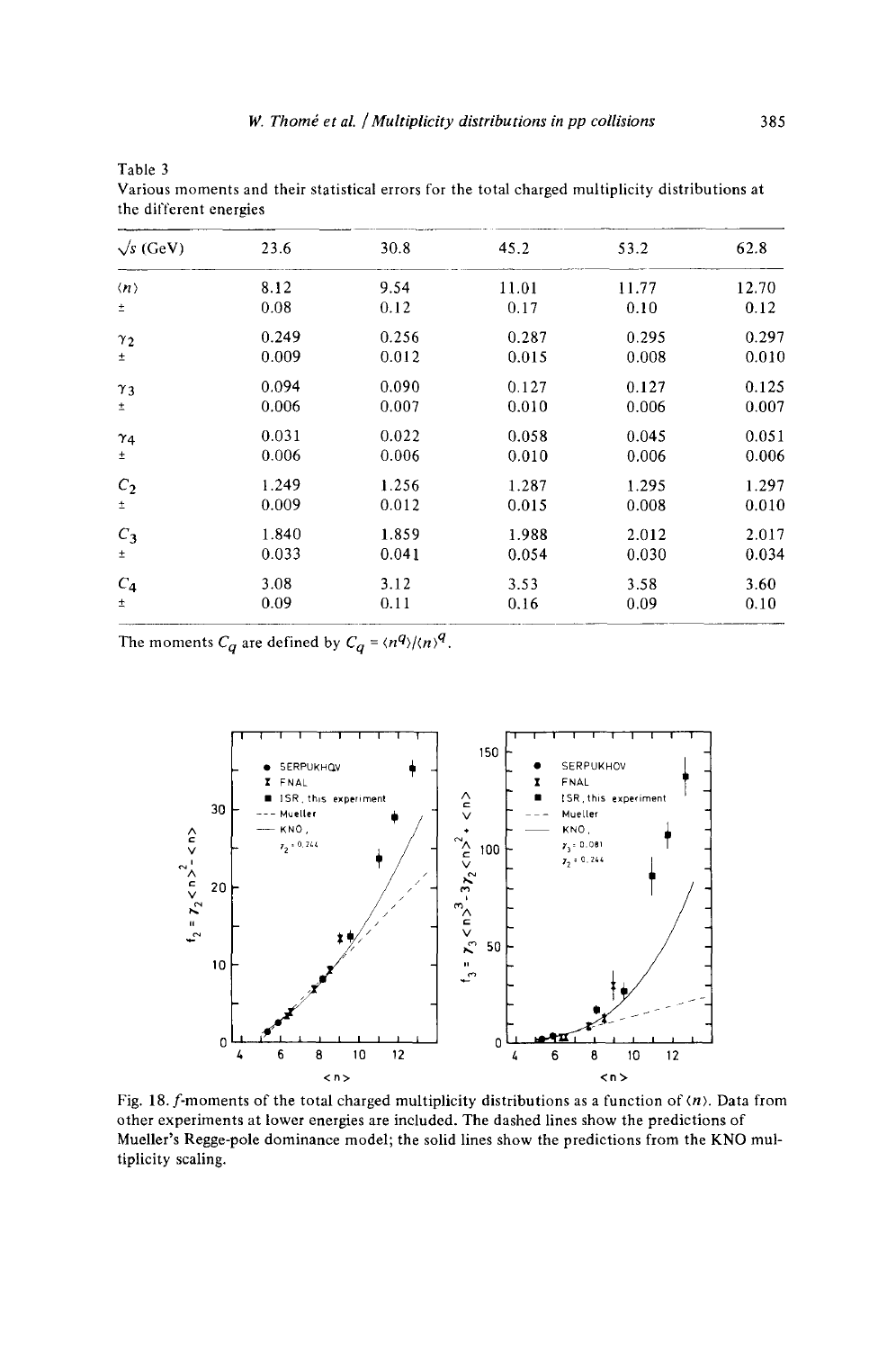Koba and Weingarten [ 19], for early KNO scaling and against the two component model. Our data show an increase of the  $\gamma$ -moments with energy (fig. 17 and table 3).

In fig. 18 we have plotted the so-called Mueller moments

$$
f_2 = \langle n^2 \rangle - \langle n \rangle^2 - \langle n \rangle, \tag{7.5}
$$
  

$$
f_3 = \langle n^3 \rangle - 3\langle n \rangle \langle n^2 \rangle - 3\langle n^2 \rangle + 2\langle n \rangle^3 + 3\langle n \rangle^2 + 2\langle n \rangle,
$$

which are some measure of the departure of the multiplicity distribution from the Poisson distribution (for which  $f_2 = f_3 = 0$ ). The dashed lines are the predictions of Mueller's Regge-pole dominance calculations [23] and the solid lines are predictions from semi-inclusive KNO scaling if the constant values of the  $\gamma$ -moments at FNAL energies are assumed. Our data are completely inconsistent with Mueller's prediction and, as already seen in the  $\gamma$ -moments, they do not agree with the early onset of the semi-inclusive KNO scaling either.

For further illustration of our data we show in fig. 19 the dependence of  $\langle n \rangle/D$  $(D = D<sub>2</sub> =$  dispersion) on the corresponding laboratory momenta, including lower energy data. It can be seen that the ratio  $\langle n \rangle/D$  is still decreasing over the ISR energy range.

In fig. 20 we show the moments

$$
D_a = \langle (n - \langle n \rangle)^q \rangle^{1/q}, \qquad q = 2, 3, \dots \tag{7.6}
$$

(see eq. (6.1) for comparison) as a function of  $\langle n \rangle$ . Wroblewski's linear fit [24] of  $D<sub>2</sub>$  to data at lower energies extrapolates well through our energies and also for the



Fig. 19. The ratio *(n>/D* as a function of laboratory momenta. Data from other experiments at lower energies are included.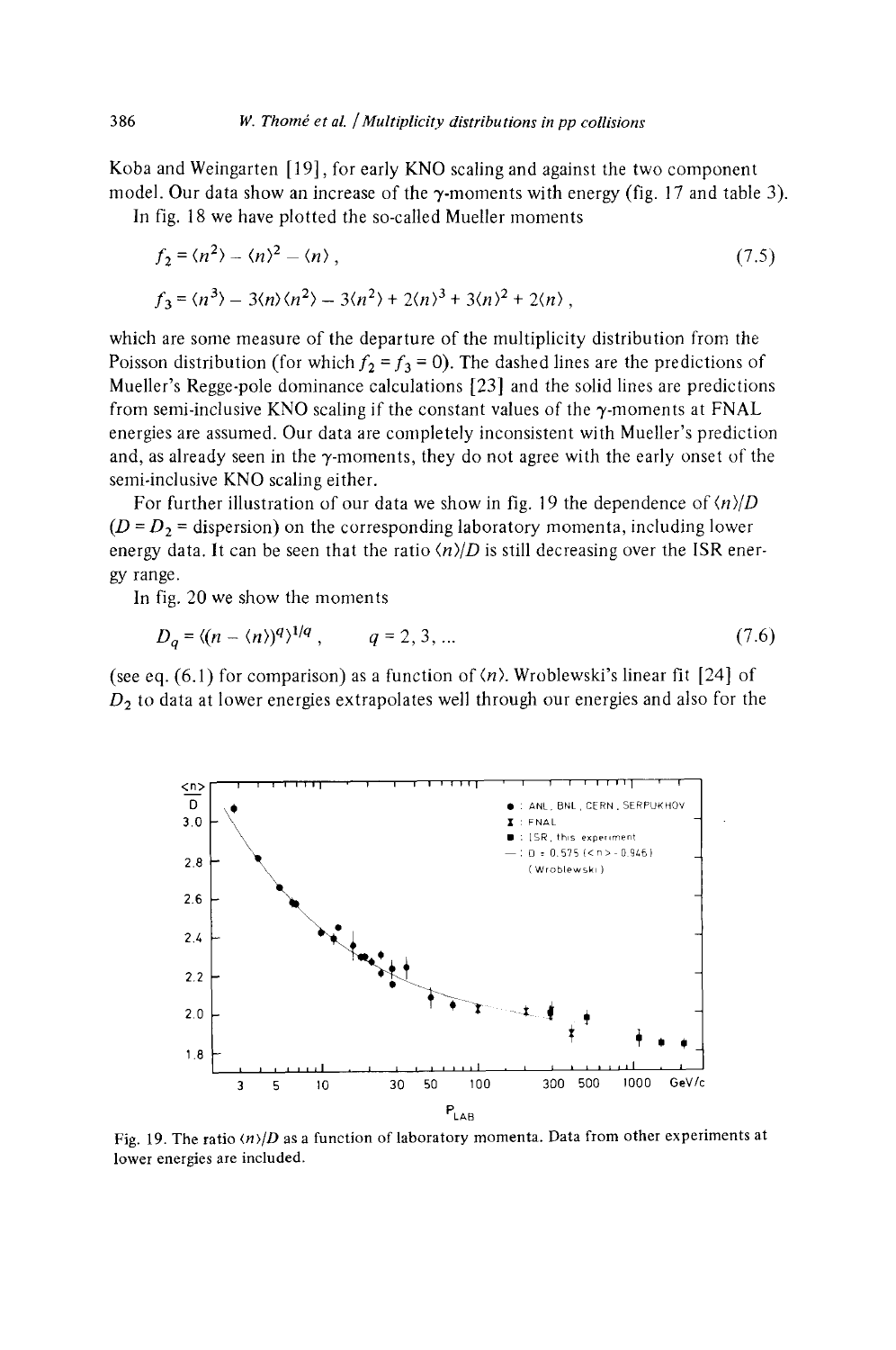

Fig. 20.  $D_q$  moments as a function of  $\langle n \rangle$ . The straight lines are linear fits to the data.

higher moments a linear dependence on  $\langle n \rangle$  is observed (fig. 20). In the case of KNO scaling the quantities  $D_q/(n)$  are constant, but the observed linearity in fig. 20 implies

$$
\frac{D_q}{\langle n \rangle} = a_q \left( 1 - \frac{\alpha_q}{\langle n \rangle} \right). \tag{7.7}
$$

Thus the terms  $\alpha_q/\langle n \rangle$  measure the deviation from KNO scaling at finite energies. Alternatively, one can define  $z' = (n - \alpha)/\langle n - \alpha \rangle$  rather than  $z = n/\langle n \rangle$  as the proper scaling variable at present energies because the observed values of  $\alpha_q$  are almost the same for the different values of  $q(\alpha_q = 0.97 \dots 1.07)$ . This can be interpreted [25] as  $n - \alpha$  being the number of actually produced charged particles and  $\alpha$  itself being a measure of the average number of charged leading particles.

# 8. Conclusions

We have presented the first direct measurements of charged particle multiplicity distributions in proton-proton collisions within the ISR energy range.

Our main observations have been: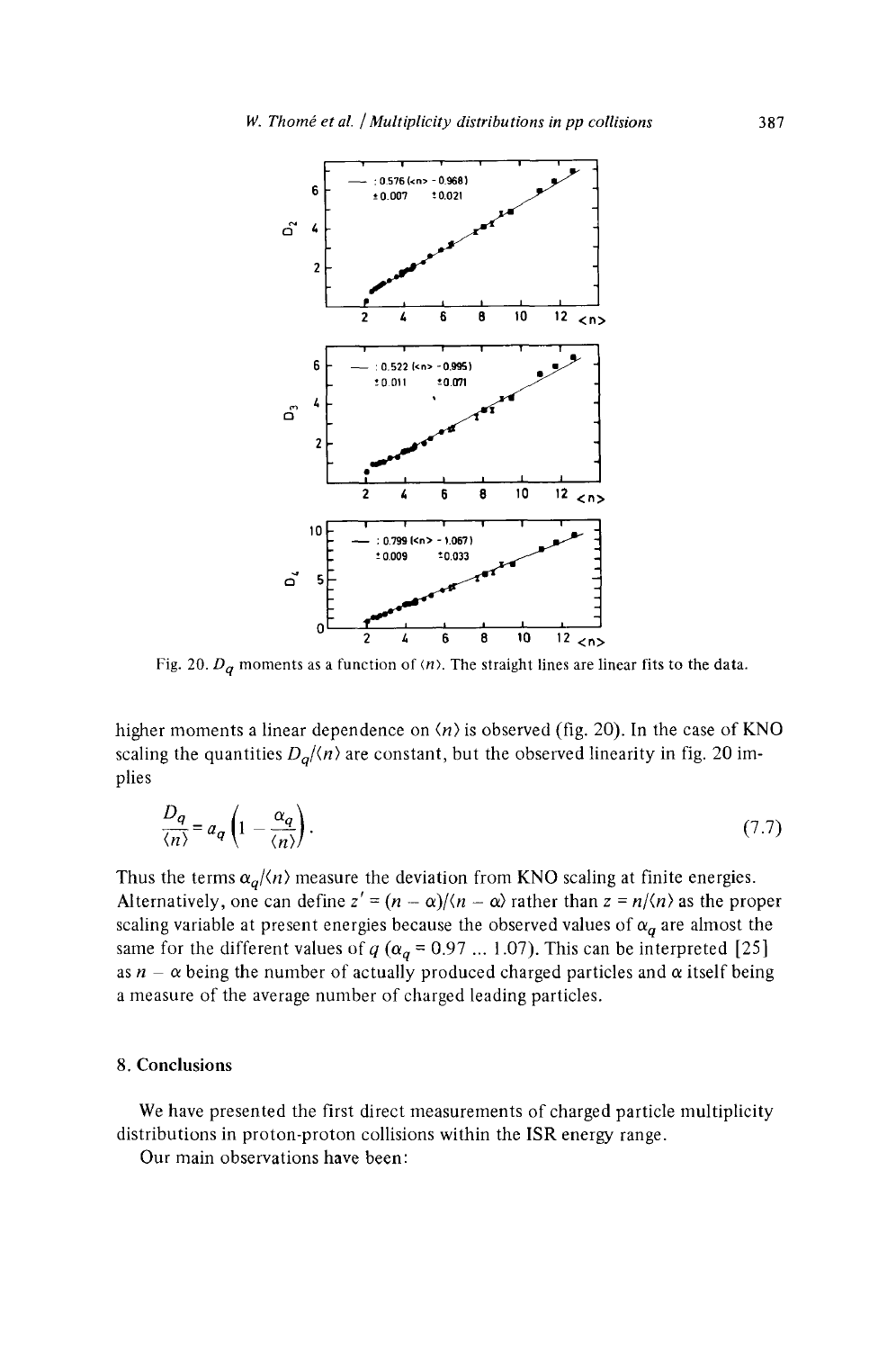an increase of particle density in the central region, of the order of 0.28 particles per unit of rapidity and unit of log s, giving evidence for an important violation of Feynman scaling.

a small energy dependence of the particle densities in the fragmentation region, indicating a possible deviation from the prediction of limiting fragmentation.

a decrease of the width of the rapidity distribution with increasing multiplicity  $n$ which can be described by a function of the single variable  $n/\sqrt{s}$ .

an analysis of the multiplicity distribution in the central region by means of moments reveals substantial correlations which are well described in terms of a cluster model; in this model correlations between clusters are important.

For the charged particle multiplicities over the full rapidity range we observe the following features:

the KNO multiplicity scaling suggested by FNAL data does not continue in the ISR energy range and should not be interpreted as an early onset.

the energy dependence of the mean multiplicity  $\langle n \rangle$  is best described by a form  $(n) = a + b \log s + c$  (log s)<sup>2</sup>; energy dependences of the form  $(n) = a + b \log s$  or  $\langle n \rangle = a s^{1/4}$  are excluded by our data.

the increase of the moments  $f_2$  and  $f_3$  with  $\langle n \rangle$  is much faster than linear and is incompatible with Mueller's Regge-pole dominance calculations.

the linear form  $D_q = a_q(\langle n \rangle - \alpha_q)$  observed at lower energies extrapolates well through our energy range; the deviation from the asymptotic values for KNO scaling as measured by the terms  $\alpha_q/\langle n \rangle$  is approximately 10%.

We thank Prof. H. Faissner for encouragement and Prof. N. Schmitz for support and useful suggestions. We have benefitted from instructive discussions with M. Le Bellac, J. Benecke, M. Cornelssen, E.H. de Groot, S. Pokorski and A. Wroblewski.

We are indebted to B. Betev, G. Bohm, J. Kaltwasser, H. Pugh, O. Sander and G. Vesztergombi who have made major contributions to the running of the experiment or to its analysis. We also thank the ISR staff for providing excellent operating conditions.

The lengthy task of scanning and measuring has been performed with perseverance and care by the scanning teams in our laboratories. Miss K. Krause, Mrs. G. Lottspeich and Miss I. Wenn have been very helpful in setting up computer programs and supervising the measuring in our laboratories.

Partial financial support was given by the Bundesministerium für Forschung und Technologie.

#### **References**

- [1] K. Eggert et al., Nucl. Instr. 126 (1975) 477.
- [2] K. Eggert et al., Nucl. Phys. B86 (1975) 201.
- [3] K. Eggert et al., Nucl. Phys. B98 (1975) 93.

[4] R. Meinke, Thesis, Max-Planck-Institut fiir Physik und Astrophysik, Munich, Germany.